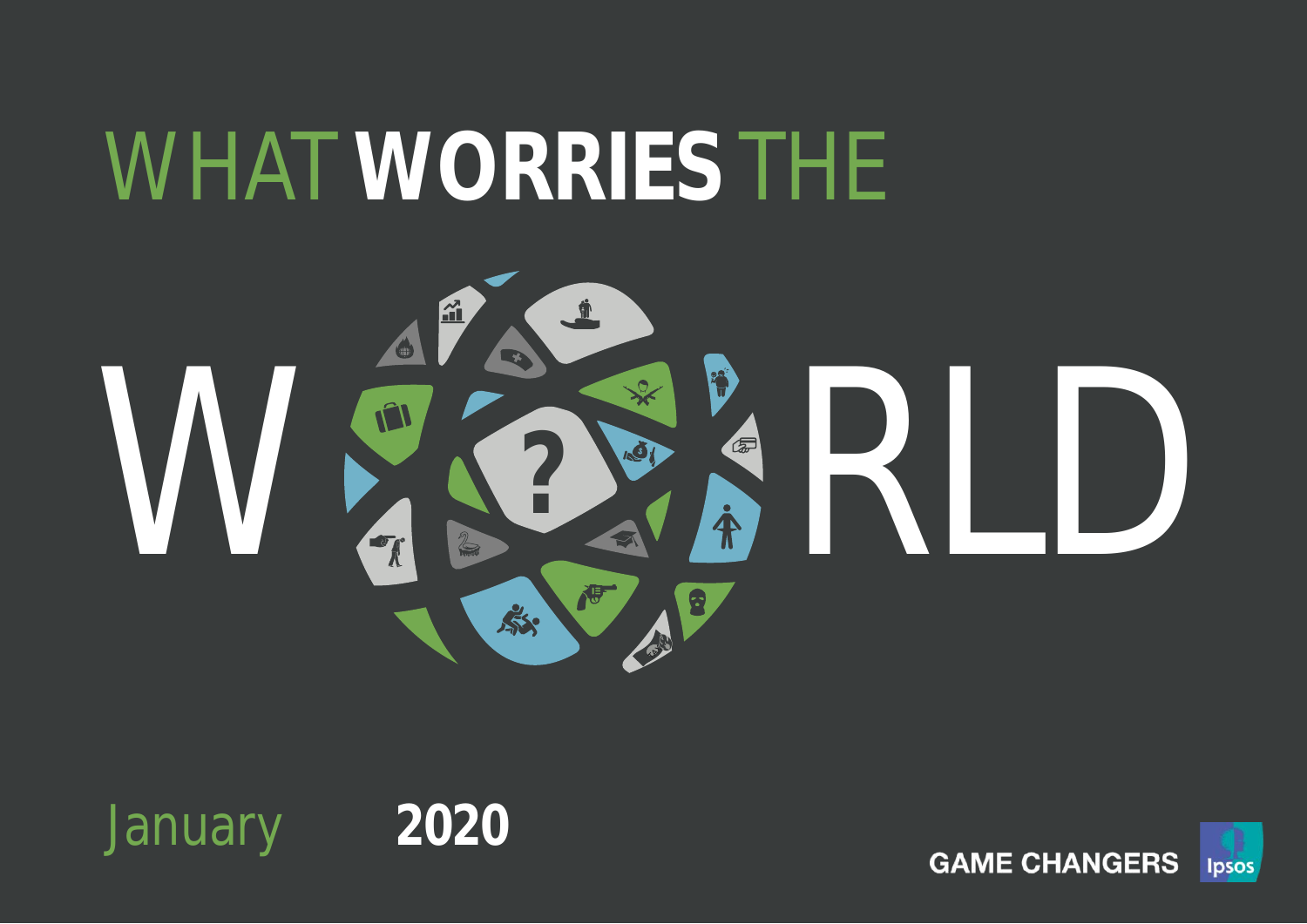## **WORLD SUMMARY: JANUARY 2020**

**The majority (61%) of people around the world think things in their country are on the wrong track.**

**Poverty and social inequality currently occupies the top spot for global concern with 34% saying this.**

Generally speaking, would you say things in this country are heading in the right direction, or are they off on the wrong track?

**RIGHT DIRECTION**  $\overline{\mathbf{x}}$ ✓ RIGHT DIRECTION WRONG TRACK **39% 61% 39% 38% 39%** Jan 2020 Dec 2019 Nov 2019 **RIGHT DIRECTION/ WRONG TRACK**  January 2020

Which three of the following topics do you find the most worrying in your country?\*



\*Please note that participants in China were not shown the full list of topics for this question. Financial/political corruption, poverty and social inequality, taxes, and rise of extremism were excluded from the list shown to Chinese participants.



Source: Global Advisor

Base: Representative sample of adults aged 16-64 in 28 participating countries. c.18,000 per month.

World Worries | January 2020 | Version 1 | Public | © Ipsos 2019 2019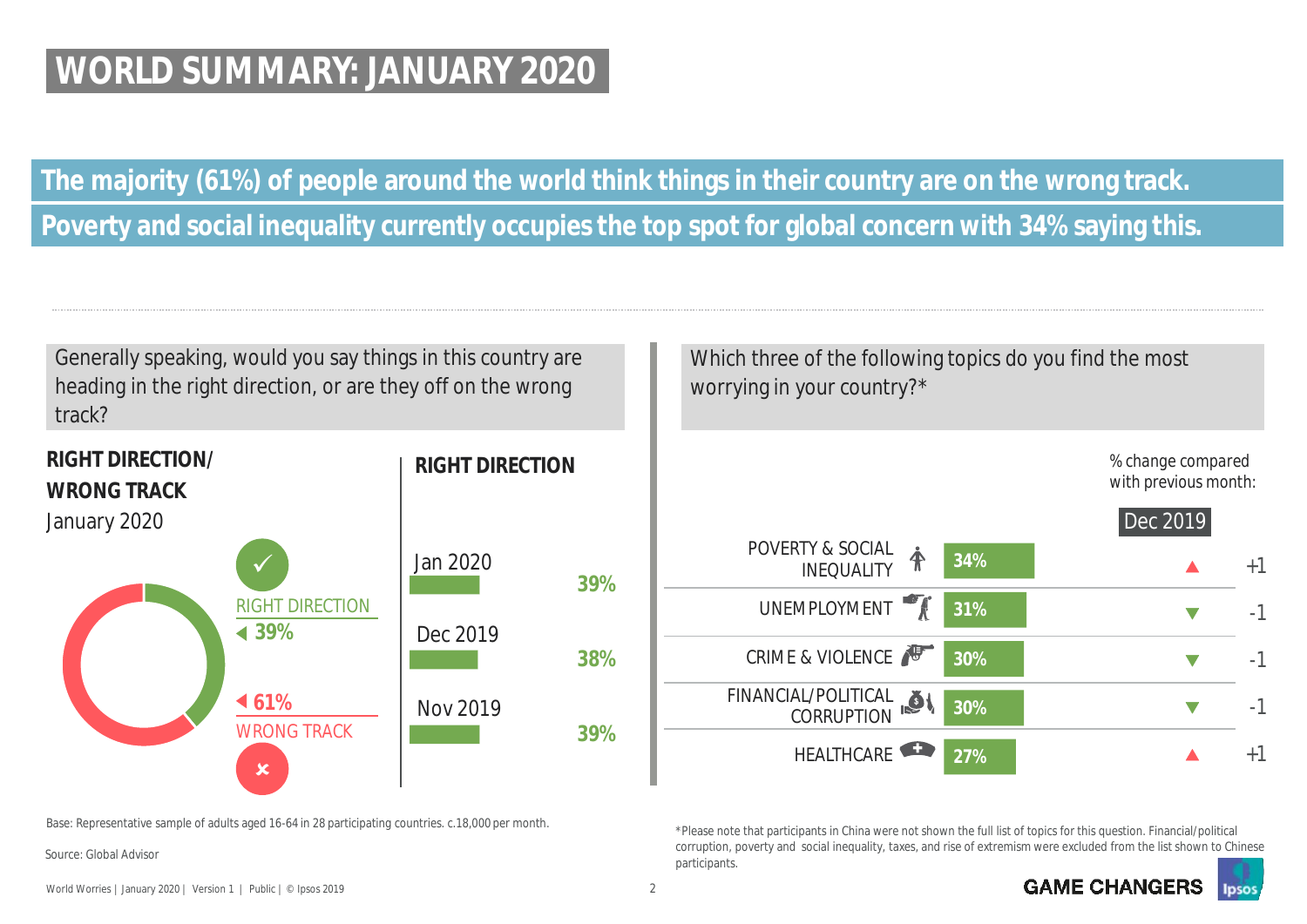# COUNTRY COMPARISON

# RIGHT DIRECTION/WRONG TRACK

% change compared with previous month:

**Dec 2019**

| World                | $\bigcirc$<br>61%                                             |     | 39% |                      | $+1$                                             |
|----------------------|---------------------------------------------------------------|-----|-----|----------------------|--------------------------------------------------|
| China                |                                                               | 10% |     | 90%<br><b>NANCIC</b> | $\blacktriangle$<br>$-3$<br>$\blacktriangledown$ |
| Saudi Arabia         | $\begin{array}{c} \text{5239} \\[-4pt] \text{--} \end{array}$ | 22% |     | <b>TRACK</b><br>78%  | $-4$<br>$\blacktriangledown$                     |
| India                |                                                               | 42% | 58% | $\blacksquare$ RIGHT | $-11$<br>$\blacktriangledown$                    |
| Brazil               | $\bigcirc$<br>54%                                             |     | 46% | <b>DIRECTION</b>     | $+4$<br>$\blacktriangle$                         |
| <b>US</b>            | $\equiv$<br>56%                                               |     | 44% |                      | $+2$<br>$\blacktriangle$                         |
| Canada               | I÷<br>57%                                                     |     | 43% |                      | $-2$<br>$\blacktriangledown$                     |
| Netherlands          | 57%                                                           |     | 43% |                      | $+5$<br>$\blacktriangle$                         |
| Mexico               | $\bullet$<br>58%                                              |     | 42% |                      | $+2$<br>$\blacktriangle$                         |
| Russia               | <b>CONTRACT</b><br>58%                                        |     | 42% |                      | $+2$<br>$\blacktriangle$                         |
| South Korea          | $\left  \left\langle \bullet \right\rangle \right $<br>59%    |     | 41% |                      | $-1$<br>$\blacktriangledown$                     |
| <b>Great Britain</b> | $\frac{\mathbb{N}\mathbb{K}}{\mathbb{N}\mathbb{K}}$<br>60%    |     | 40% |                      | $+15$<br>$\blacktriangle$                        |
| Israel               | $\frac{1}{\sqrt{2}}$<br>60%                                   |     | 40% |                      | $+4$<br>$\blacktriangle$                         |
| Malaysia             | $C \equiv$<br>60%                                             |     | 40% |                      | $-9$<br>$\blacktriangledown$                     |
| Argentina            | 61%<br>$\mathbf{R}_{\mathrm{eff}}$                            |     | 39% |                      | $+16$<br>$\blacktriangle$                        |
| Australia            | ▓<br>62%                                                      |     | 38% |                      | $-3$<br>$\blacktriangledown$                     |
| Poland               | 63%                                                           |     | 37% |                      | $+2$<br>$\blacktriangle$                         |
| Turkey               | 64%<br>$ C^{\star} $                                          |     | 36% |                      | $+3$<br>$\blacktriangle$                         |
| Germany              | 66%<br>٠                                                      |     | 34% |                      | $+3$<br>$\blacktriangle$                         |
| Peru                 | <b>O</b><br>66%                                               |     | 34% |                      | $-1$<br>$\blacktriangledown$                     |
| Japan                | 68%<br>$\bullet$                                              |     | 32% |                      | $-2$<br>$\blacktriangledown$                     |
| Belgium              | Ш<br>70%                                                      |     | 30% |                      | $+3$<br>$\blacktriangle$                         |
| Hungary              | 72%                                                           |     | 28% |                      | $+5$<br>$\blacktriangle$                         |
| Sweden               | ▅<br>75%                                                      |     | 25% |                      | $-1$<br>$\blacktriangledown$                     |
| Chile                | $\vert \star \vert$<br>76%                                    |     | 24% |                      | $+5$<br>$\blacktriangle$                         |
| Spain                | 78%<br>學                                                      |     | 22% |                      | $-1$<br>$\blacktriangledown$                     |
| France               | П<br>79%                                                      |     | 21% |                      | $-3$<br>$\blacktriangledown$                     |
| South Africa         | $\sum$<br>79%                                                 |     | 21% |                      | $-2$<br>$\blacktriangledown$                     |
| Italy                | 83%<br>Ш                                                      |     | 17% |                      | $+2$<br>$\blacktriangle$                         |

Base: Representative sample of 19,508 adults aged 16-64 in 28 participating countries, December 20th 2019 - January 3rd 2018.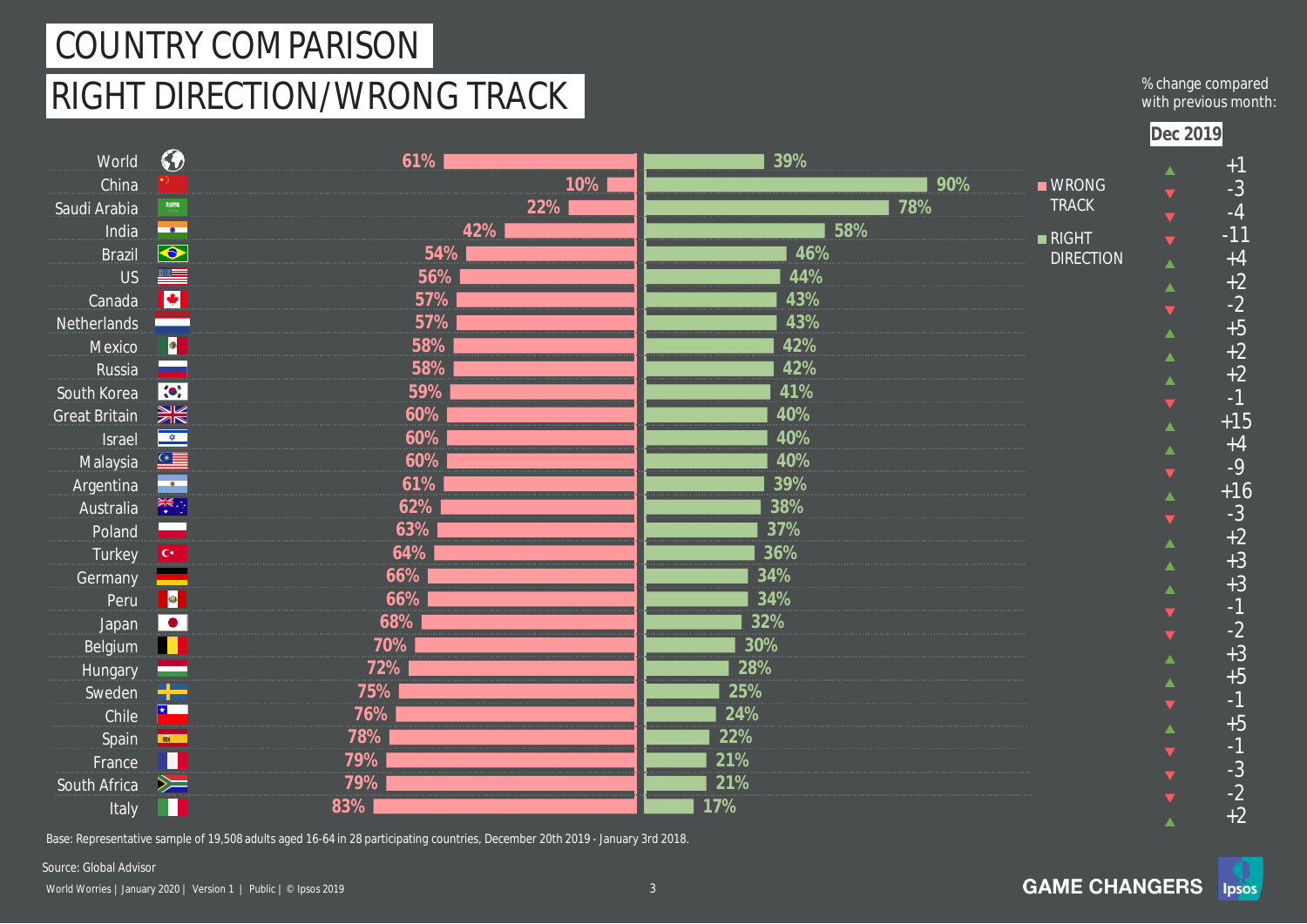# WORLD: RIGHT DIRECTION/ WRONG TRACK

**Generally speaking, would you say things in this country are heading in the right direction, or are they off on the wrong track?**



Source: Global Advisor Base: Representative sample of adults aged 16-64, c.18,000 – 20,000 per month.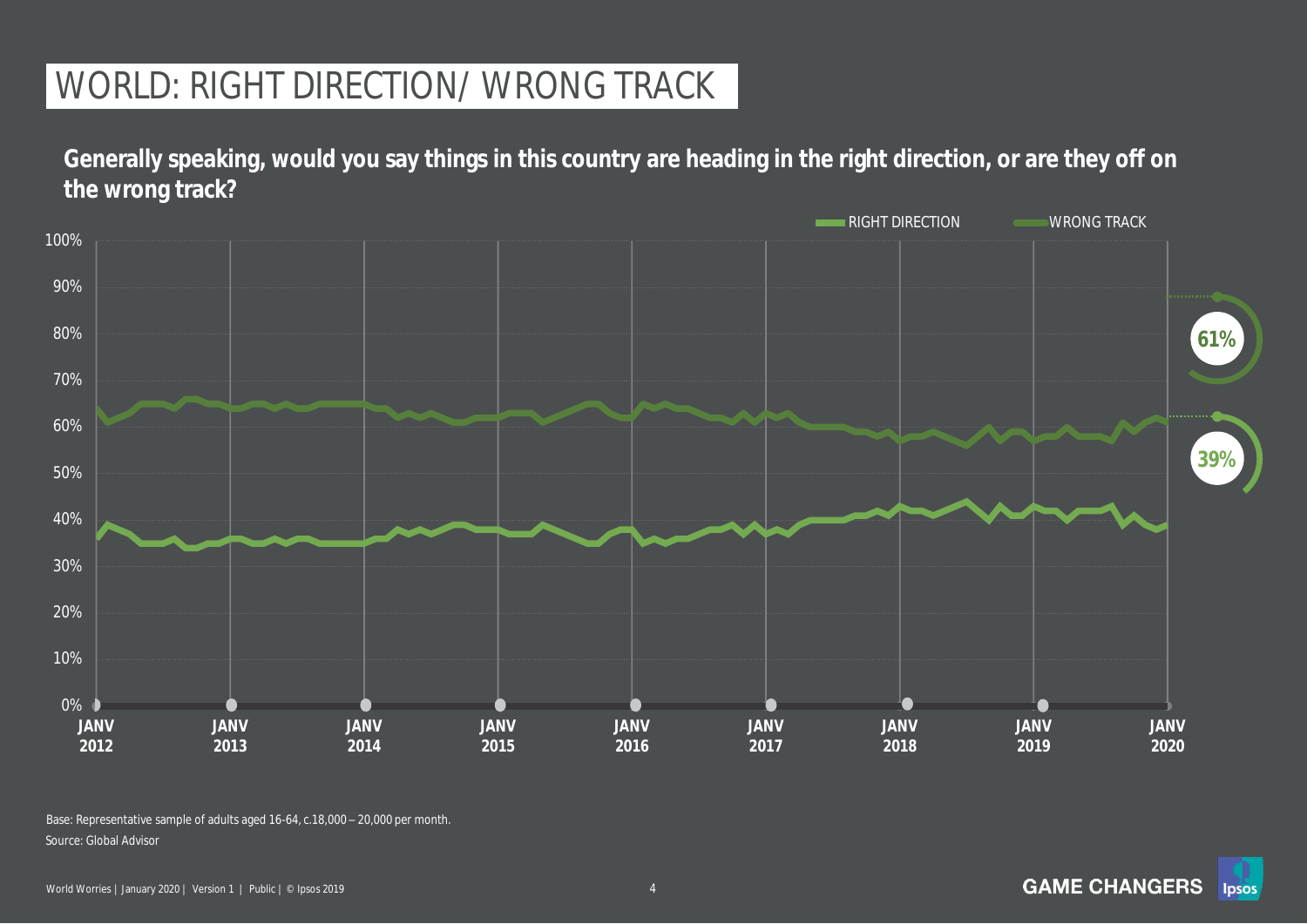## **Which three of the following topics do you find the most worrying in your country?**

% change compared with previous month:

| Mentioned in January 2020 (%)                     |                    |     | Dec 2019 |  |
|---------------------------------------------------|--------------------|-----|----------|--|
| Poverty & social inequality $\oint$               |                    | 34% |          |  |
| Unemployment T                                    |                    | 31% |          |  |
| Crime & violence $\sqrt{\overline{\overline{C}}}$ |                    | 30% |          |  |
| Financial/political corruption                    |                    | 30% |          |  |
| Healthcare                                        |                    | 27% |          |  |
| Education $\blacksquare$                          |                    | 20% |          |  |
| Taxes <b>Experience</b>                           |                    | 18% |          |  |
| Climate change                                    |                    | 16% |          |  |
| Immigration control                               |                    | 14% |          |  |
| Moral decline                                     |                    | 14% |          |  |
| Threats against the environment                   |                    | 13% |          |  |
| Inflation                                         | $\mathbf{\hat{u}}$ | 11% |          |  |
| Terrorism                                         |                    | 10% |          |  |
| Rise of extremism                                 | G                  | 9%  |          |  |
| Maintaining social programmes                     |                    | 9%  |          |  |
| Childhood obesity                                 |                    | 3%  |          |  |
| Access to credit                                  | 偏                  | 2%  |          |  |

Source: Global Advisor Base: Representative sample of adults aged 16-64. January 2020: 19,508; December 2019: 20,011.

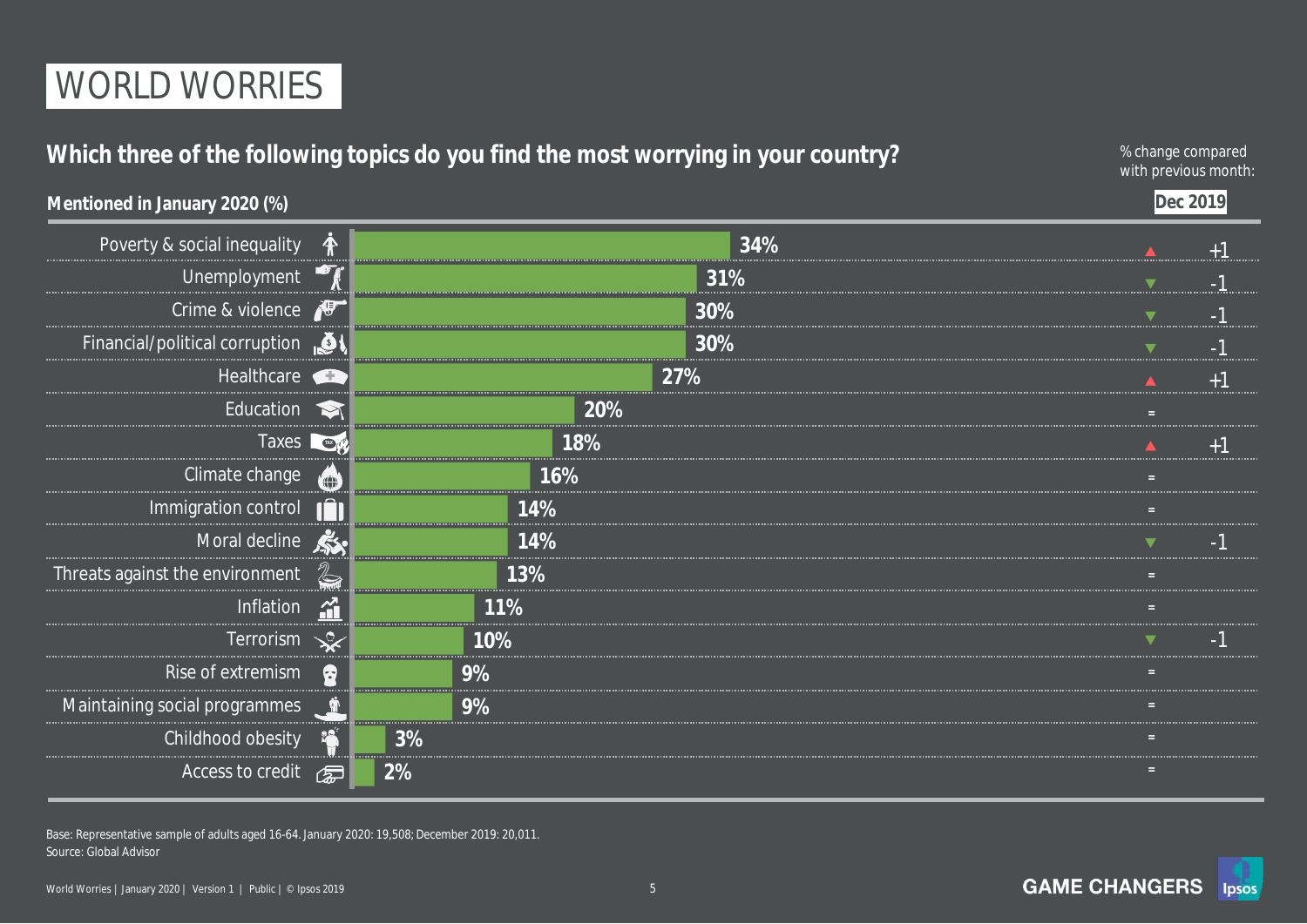# THE WORLD'S CURRENT TOP 5 WORRIES: LONG-TERM TRENDS

### **Which three of the following topics do you find the most worrying in your country?**



Source: Global Advisor Base: Representative sample of adults aged 16-64, c.18,000-20,000 per month.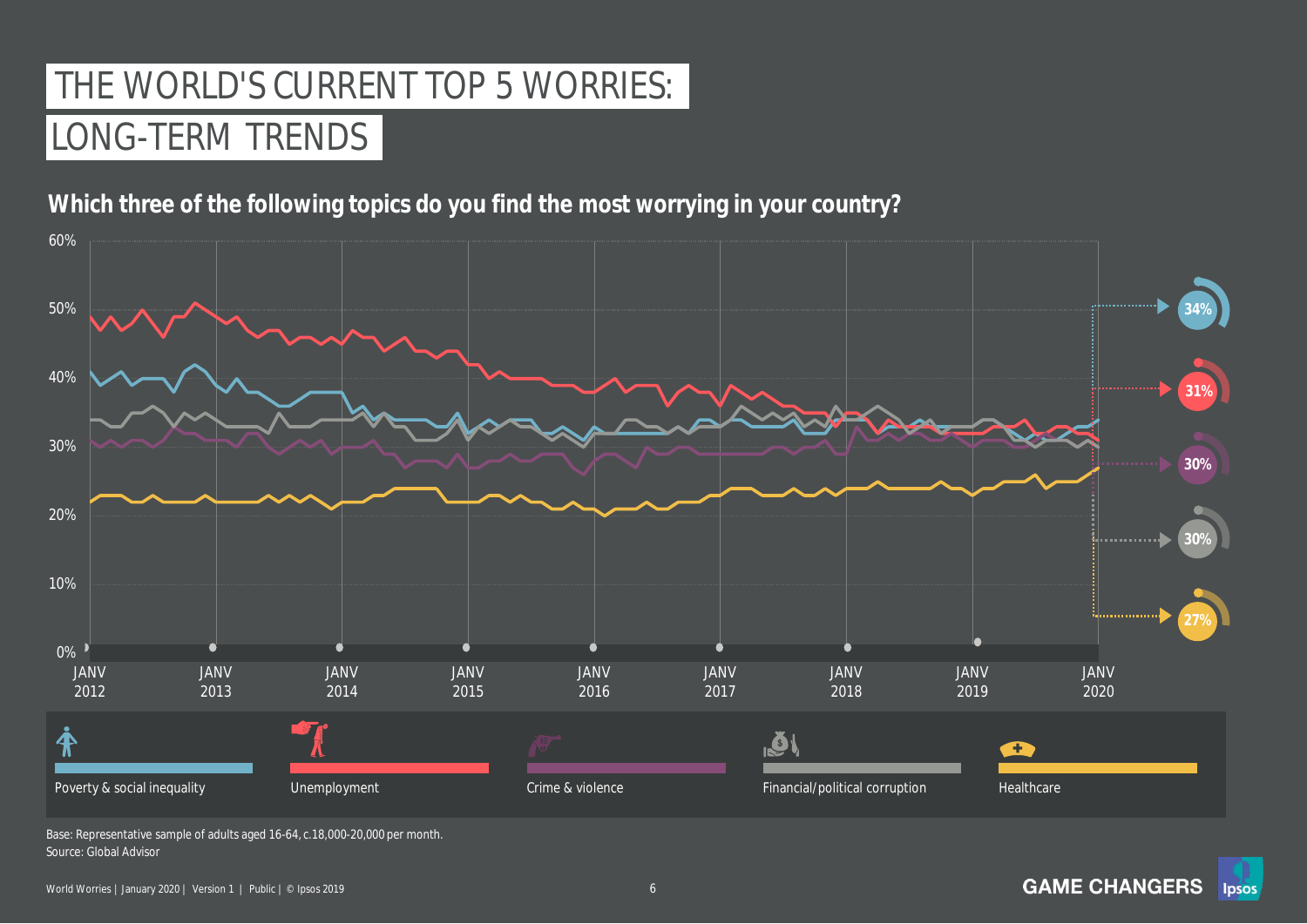

World Worries | September 2017 | Version 1 | Public | © Ipsos 2019 7

# WORLD WORRIES

# COUNTRY **COMPARISON**

Country comparison of all 17 concerns

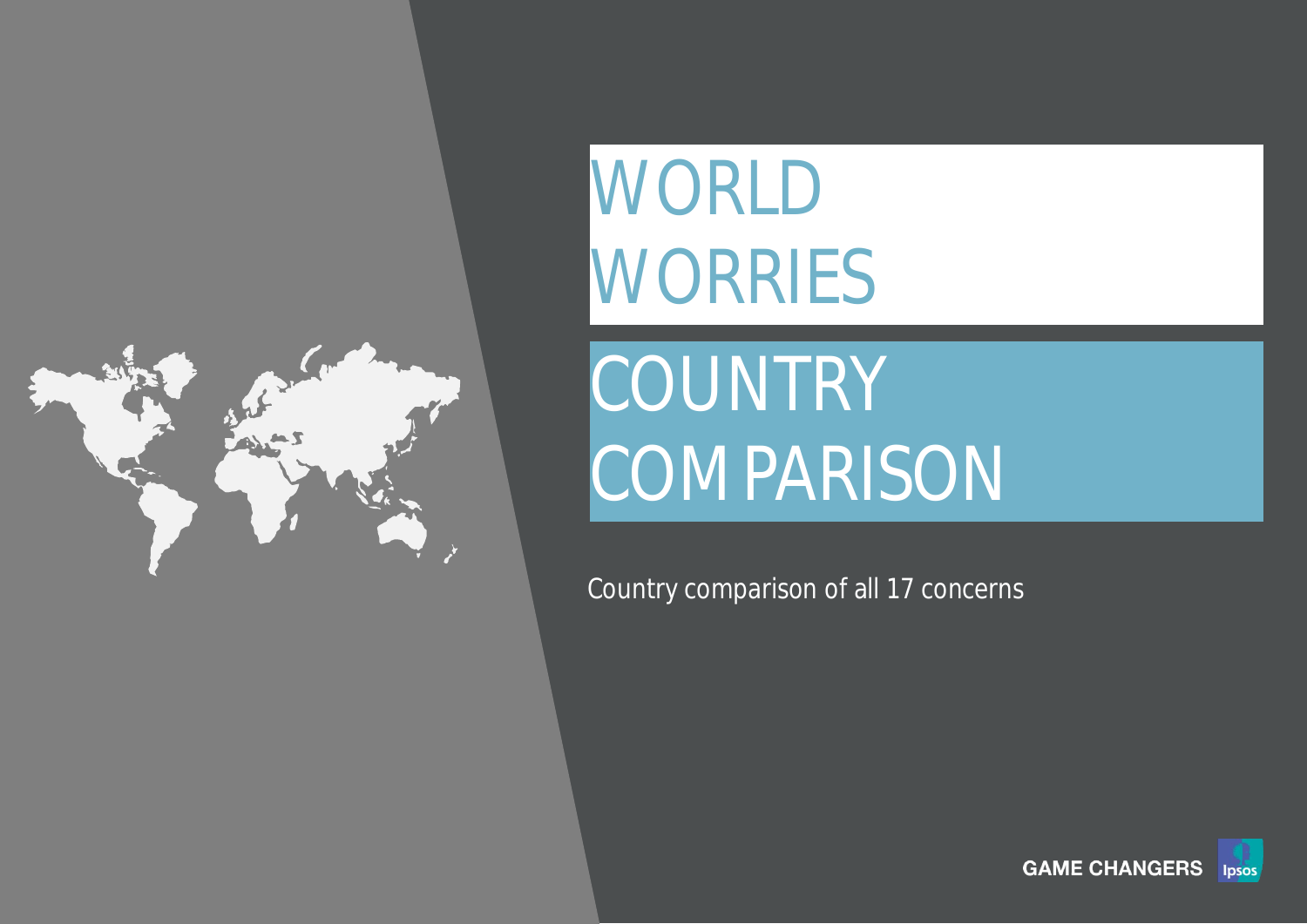## 11 | POVERTY & SOCIAL INEQUALITY 1

## Which three of the following topics do you find the most worrying in your country? **Which three of the following topics** do you find the most worrying in your country?

with previous month:

**Dec 2019**

#### **(%) worried in January 2020 in each country**

| <b>WORLD</b>         | $\Diamond$                                                    | 34% | $\blacktriangle$     | $\bf{+1}$ |
|----------------------|---------------------------------------------------------------|-----|----------------------|-----------|
| <b>RUSSIA</b>        |                                                               | 60% | $\blacktriangledown$ | $-1$      |
| <b>CHILE</b>         | $\star$                                                       | 55% | $\blacktriangledown$ | $-1$      |
| <b>HUNGARY</b>       |                                                               | 52% | $\blacktriangle$     | $+9$      |
| <b>GERMANY</b>       |                                                               | 45% | $\blacktriangle$     | $+1$      |
| <b>BELGIUM</b>       |                                                               | 42% |                      | $+8$      |
| FRANCE               |                                                               | 40% | ▼                    | $-2$      |
| <b>SOUTH KOREA</b>   | $\sqrt{\bullet}$                                              | 40% | $\blacktriangledown$ | $-1$      |
| ARGENTINA            | <b>B</b>                                                      | 39% | $\blacktriangledown$ | $-6$      |
| <b>ISRAEL</b>        | $\frac{1}{2}$                                                 | 38% | ▲                    | $+3$      |
| <b>JAPAN</b>         | $\bullet$                                                     | 38% | $\equiv$             |           |
| <b>TURKEY</b>        | $ _{\mathbf{C}^*}$                                            | 37% | ▲                    | $+6$      |
| <b>GREAT BRITAIN</b> | $rac{N}{N}$                                                   | 35% | ▼                    | $-1$      |
| <b>BRAZIL</b>        | $\bigcirc$                                                    | 34% | $\blacktriangle$     | $+2$      |
| <b>MEXICO</b>        | $\blacksquare$                                                | 34% | ▼                    | $-6$      |
| NETHERLANDS          |                                                               | 33% |                      | $+4$      |
| SPAIN                | 一条 一                                                          | 33% |                      |           |
| <b>ITALY</b>         | L                                                             | 30% | $=$ .                |           |
| SOUTH AFRICA         | $\sum$                                                        | 29% |                      | $+1$      |
| SAUDI ARABIA         | $\begin{array}{c} \text{5300} \\[-4pt] \text{--} \end{array}$ | 28% |                      | $+6$      |
| PERU                 | <b>B</b>                                                      | 27% |                      | $-5$      |
| CANADA               | L.                                                            | 26% |                      | $-1$      |
| <b>MALAYSIA</b>      | $C \equiv$                                                    | 26% |                      | $-1$      |
| <b>AUSTRALIA</b>     | ▓                                                             | 25% |                      |           |
| <b>INDIA</b>         | $\overline{\phantom{a}}$ $\circ$                              | 25% |                      |           |
| POLAND               |                                                               | 25% |                      |           |
| SWEDEN               | a po                                                          | 25% |                      | $+2$      |
| <b>US</b>            | █▓██                                                          | 22% |                      | $+1$      |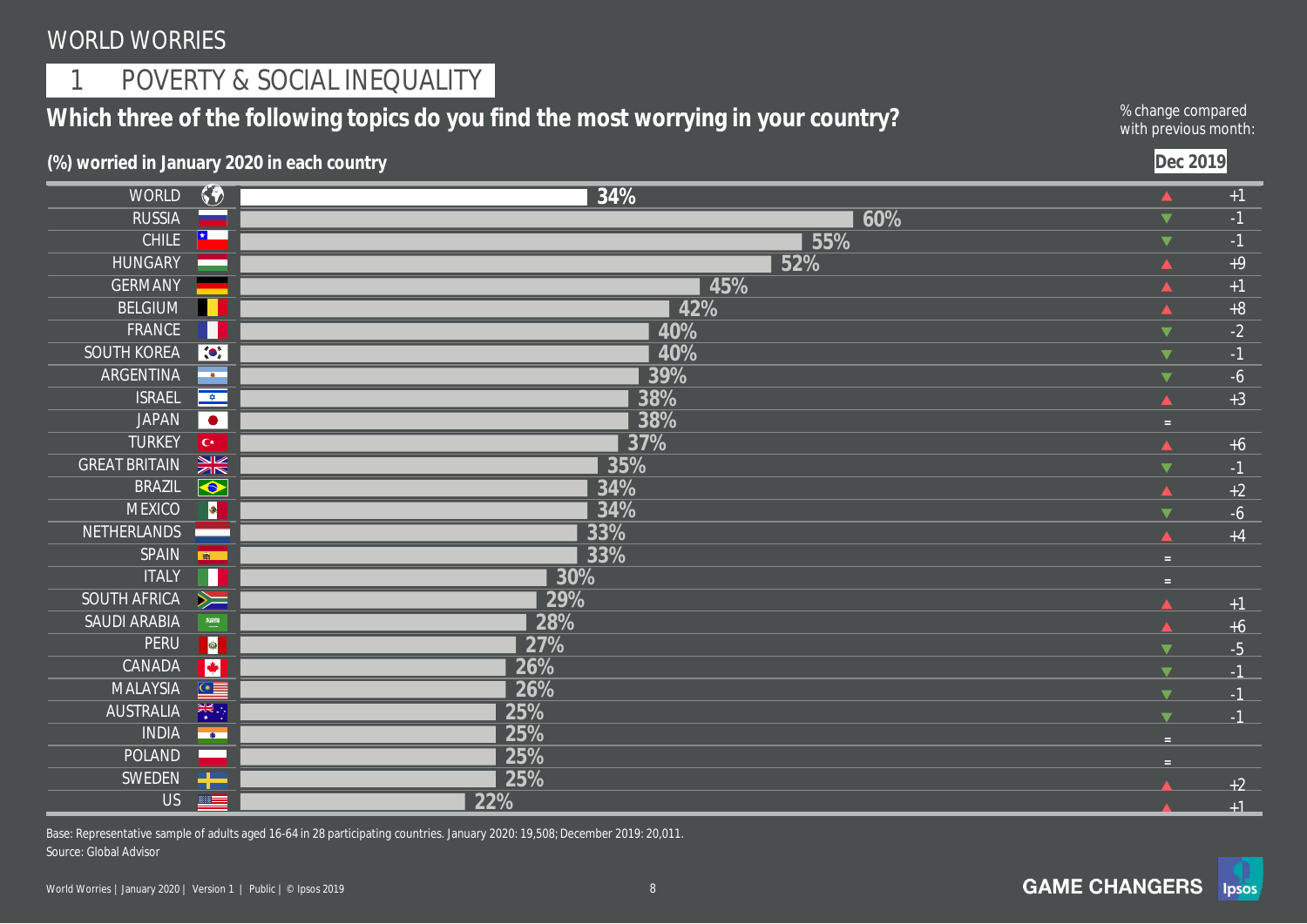## 2 | UNEMPLOYMENT AND JOBS

## Which three of the following topics do you find the most worrying in your country?<br>with previous month

with previous month:

**Dec 2019**

| $\bigcirc$<br><b>WORLD</b><br>31%<br>$-1$<br>$\blacktriangledown$<br>$\geq$<br><b>SOUTH AFRICA</b><br>62%<br>$-1$<br>$\blacktriangledown$<br><b>ITALY</b><br>58%<br>$-1$<br>$\blacktriangledown$<br>$\sqrt{\bullet}$<br><b>SOUTH KOREA</b><br>57%<br>$-4$<br>$\blacktriangledown$<br>56%<br><b>SPAIN</b><br>$-2$<br>参<br>$\blacktriangledown$<br>$\overline{\bullet}$<br>55%<br><b>INDIA</b><br>$+11$<br>$\blacktriangle$<br><b>TURKEY</b><br>$\mathbf{C}^{\star}$<br>47%<br>$+4$<br>$\blacktriangle$<br><b>ARGENTINA</b><br>43%<br>$\overline{\phantom{a}}$<br>$-2$<br>$\blacktriangledown$<br>$C \equiv$<br>42%<br><b>MALAYSIA</b><br>$+2$<br>$\blacktriangle$<br>$\blacksquare$<br><b>MEXICO</b><br>40%<br>$+2$<br>$\blacktriangle$<br>38%<br><b>CHINA</b><br>$+1$<br>$\blacktriangle$ .<br>$\star$<br><b>CHILE</b><br>36%<br>$+6$<br>$\blacktriangle$<br><b>BRAZIL</b><br>$\bigcirc$<br>33%<br>$-6$<br>$\blacktriangledown$<br><b>SAUDI ARABIA</b><br>33%<br>$\stackrel{\text{5588}}{=}$<br>$-4$<br>$\blacktriangledown$<br>31%<br><b>RUSSIA</b><br>$-3$<br>$\blacktriangledown$<br>業<br><b>AUSTRALIA</b><br>29%<br>$-1$<br>$\blacktriangledown$<br>L <sup>+</sup><br>CANADA<br>27%<br>$+2$<br>$\blacktriangle$<br><b>B</b><br>27%<br><b>PERU</b><br>$+2$<br><b>FRANCE</b><br>26%<br>$-2$<br>$\blacktriangledown$<br>20%<br><b>BELGIUM</b><br>$-2$<br>▼<br><b>JAPAN</b><br>18%<br>$\bullet$<br>x<br><b>SWEDEN</b><br>18%<br>$+1$<br><b>ISRAEL</b><br>16%<br>$\frac{1}{2}$<br>$+3$<br>$\frac{1}{N}$<br><b>GREAT BRITAIN</b><br>15%<br>$+2$<br>♦<br>$\overline{US}$<br>13%<br>E.<br><b>HUNGARY</b><br>11%<br>and a<br>$-5$<br>$\blacktriangledown$<br>11%<br>POLAND<br>$-2$<br>$\blacktriangledown$<br>9%<br><b>GERMANY</b><br>$-5$<br>$\blacksquare$<br>NETHERLANDS<br>$7\%$<br>$-2$<br>$\blacktriangledown$ |  | (%) worried in January 2020 in each country | Dec 2019 |  |
|-----------------------------------------------------------------------------------------------------------------------------------------------------------------------------------------------------------------------------------------------------------------------------------------------------------------------------------------------------------------------------------------------------------------------------------------------------------------------------------------------------------------------------------------------------------------------------------------------------------------------------------------------------------------------------------------------------------------------------------------------------------------------------------------------------------------------------------------------------------------------------------------------------------------------------------------------------------------------------------------------------------------------------------------------------------------------------------------------------------------------------------------------------------------------------------------------------------------------------------------------------------------------------------------------------------------------------------------------------------------------------------------------------------------------------------------------------------------------------------------------------------------------------------------------------------------------------------------------------------------------------------------------------------------------------------------------------------------------------------------------------------------------------------------------------------------|--|---------------------------------------------|----------|--|
|                                                                                                                                                                                                                                                                                                                                                                                                                                                                                                                                                                                                                                                                                                                                                                                                                                                                                                                                                                                                                                                                                                                                                                                                                                                                                                                                                                                                                                                                                                                                                                                                                                                                                                                                                                                                                 |  |                                             |          |  |
|                                                                                                                                                                                                                                                                                                                                                                                                                                                                                                                                                                                                                                                                                                                                                                                                                                                                                                                                                                                                                                                                                                                                                                                                                                                                                                                                                                                                                                                                                                                                                                                                                                                                                                                                                                                                                 |  |                                             |          |  |
|                                                                                                                                                                                                                                                                                                                                                                                                                                                                                                                                                                                                                                                                                                                                                                                                                                                                                                                                                                                                                                                                                                                                                                                                                                                                                                                                                                                                                                                                                                                                                                                                                                                                                                                                                                                                                 |  |                                             |          |  |
|                                                                                                                                                                                                                                                                                                                                                                                                                                                                                                                                                                                                                                                                                                                                                                                                                                                                                                                                                                                                                                                                                                                                                                                                                                                                                                                                                                                                                                                                                                                                                                                                                                                                                                                                                                                                                 |  |                                             |          |  |
|                                                                                                                                                                                                                                                                                                                                                                                                                                                                                                                                                                                                                                                                                                                                                                                                                                                                                                                                                                                                                                                                                                                                                                                                                                                                                                                                                                                                                                                                                                                                                                                                                                                                                                                                                                                                                 |  |                                             |          |  |
|                                                                                                                                                                                                                                                                                                                                                                                                                                                                                                                                                                                                                                                                                                                                                                                                                                                                                                                                                                                                                                                                                                                                                                                                                                                                                                                                                                                                                                                                                                                                                                                                                                                                                                                                                                                                                 |  |                                             |          |  |
|                                                                                                                                                                                                                                                                                                                                                                                                                                                                                                                                                                                                                                                                                                                                                                                                                                                                                                                                                                                                                                                                                                                                                                                                                                                                                                                                                                                                                                                                                                                                                                                                                                                                                                                                                                                                                 |  |                                             |          |  |
|                                                                                                                                                                                                                                                                                                                                                                                                                                                                                                                                                                                                                                                                                                                                                                                                                                                                                                                                                                                                                                                                                                                                                                                                                                                                                                                                                                                                                                                                                                                                                                                                                                                                                                                                                                                                                 |  |                                             |          |  |
|                                                                                                                                                                                                                                                                                                                                                                                                                                                                                                                                                                                                                                                                                                                                                                                                                                                                                                                                                                                                                                                                                                                                                                                                                                                                                                                                                                                                                                                                                                                                                                                                                                                                                                                                                                                                                 |  |                                             |          |  |
|                                                                                                                                                                                                                                                                                                                                                                                                                                                                                                                                                                                                                                                                                                                                                                                                                                                                                                                                                                                                                                                                                                                                                                                                                                                                                                                                                                                                                                                                                                                                                                                                                                                                                                                                                                                                                 |  |                                             |          |  |
|                                                                                                                                                                                                                                                                                                                                                                                                                                                                                                                                                                                                                                                                                                                                                                                                                                                                                                                                                                                                                                                                                                                                                                                                                                                                                                                                                                                                                                                                                                                                                                                                                                                                                                                                                                                                                 |  |                                             |          |  |
|                                                                                                                                                                                                                                                                                                                                                                                                                                                                                                                                                                                                                                                                                                                                                                                                                                                                                                                                                                                                                                                                                                                                                                                                                                                                                                                                                                                                                                                                                                                                                                                                                                                                                                                                                                                                                 |  |                                             |          |  |
|                                                                                                                                                                                                                                                                                                                                                                                                                                                                                                                                                                                                                                                                                                                                                                                                                                                                                                                                                                                                                                                                                                                                                                                                                                                                                                                                                                                                                                                                                                                                                                                                                                                                                                                                                                                                                 |  |                                             |          |  |
|                                                                                                                                                                                                                                                                                                                                                                                                                                                                                                                                                                                                                                                                                                                                                                                                                                                                                                                                                                                                                                                                                                                                                                                                                                                                                                                                                                                                                                                                                                                                                                                                                                                                                                                                                                                                                 |  |                                             |          |  |
|                                                                                                                                                                                                                                                                                                                                                                                                                                                                                                                                                                                                                                                                                                                                                                                                                                                                                                                                                                                                                                                                                                                                                                                                                                                                                                                                                                                                                                                                                                                                                                                                                                                                                                                                                                                                                 |  |                                             |          |  |
|                                                                                                                                                                                                                                                                                                                                                                                                                                                                                                                                                                                                                                                                                                                                                                                                                                                                                                                                                                                                                                                                                                                                                                                                                                                                                                                                                                                                                                                                                                                                                                                                                                                                                                                                                                                                                 |  |                                             |          |  |
|                                                                                                                                                                                                                                                                                                                                                                                                                                                                                                                                                                                                                                                                                                                                                                                                                                                                                                                                                                                                                                                                                                                                                                                                                                                                                                                                                                                                                                                                                                                                                                                                                                                                                                                                                                                                                 |  |                                             |          |  |
|                                                                                                                                                                                                                                                                                                                                                                                                                                                                                                                                                                                                                                                                                                                                                                                                                                                                                                                                                                                                                                                                                                                                                                                                                                                                                                                                                                                                                                                                                                                                                                                                                                                                                                                                                                                                                 |  |                                             |          |  |
|                                                                                                                                                                                                                                                                                                                                                                                                                                                                                                                                                                                                                                                                                                                                                                                                                                                                                                                                                                                                                                                                                                                                                                                                                                                                                                                                                                                                                                                                                                                                                                                                                                                                                                                                                                                                                 |  |                                             |          |  |
|                                                                                                                                                                                                                                                                                                                                                                                                                                                                                                                                                                                                                                                                                                                                                                                                                                                                                                                                                                                                                                                                                                                                                                                                                                                                                                                                                                                                                                                                                                                                                                                                                                                                                                                                                                                                                 |  |                                             |          |  |
|                                                                                                                                                                                                                                                                                                                                                                                                                                                                                                                                                                                                                                                                                                                                                                                                                                                                                                                                                                                                                                                                                                                                                                                                                                                                                                                                                                                                                                                                                                                                                                                                                                                                                                                                                                                                                 |  |                                             |          |  |
|                                                                                                                                                                                                                                                                                                                                                                                                                                                                                                                                                                                                                                                                                                                                                                                                                                                                                                                                                                                                                                                                                                                                                                                                                                                                                                                                                                                                                                                                                                                                                                                                                                                                                                                                                                                                                 |  |                                             |          |  |
|                                                                                                                                                                                                                                                                                                                                                                                                                                                                                                                                                                                                                                                                                                                                                                                                                                                                                                                                                                                                                                                                                                                                                                                                                                                                                                                                                                                                                                                                                                                                                                                                                                                                                                                                                                                                                 |  |                                             |          |  |
|                                                                                                                                                                                                                                                                                                                                                                                                                                                                                                                                                                                                                                                                                                                                                                                                                                                                                                                                                                                                                                                                                                                                                                                                                                                                                                                                                                                                                                                                                                                                                                                                                                                                                                                                                                                                                 |  |                                             |          |  |
|                                                                                                                                                                                                                                                                                                                                                                                                                                                                                                                                                                                                                                                                                                                                                                                                                                                                                                                                                                                                                                                                                                                                                                                                                                                                                                                                                                                                                                                                                                                                                                                                                                                                                                                                                                                                                 |  |                                             |          |  |
|                                                                                                                                                                                                                                                                                                                                                                                                                                                                                                                                                                                                                                                                                                                                                                                                                                                                                                                                                                                                                                                                                                                                                                                                                                                                                                                                                                                                                                                                                                                                                                                                                                                                                                                                                                                                                 |  |                                             |          |  |
|                                                                                                                                                                                                                                                                                                                                                                                                                                                                                                                                                                                                                                                                                                                                                                                                                                                                                                                                                                                                                                                                                                                                                                                                                                                                                                                                                                                                                                                                                                                                                                                                                                                                                                                                                                                                                 |  |                                             |          |  |
|                                                                                                                                                                                                                                                                                                                                                                                                                                                                                                                                                                                                                                                                                                                                                                                                                                                                                                                                                                                                                                                                                                                                                                                                                                                                                                                                                                                                                                                                                                                                                                                                                                                                                                                                                                                                                 |  |                                             |          |  |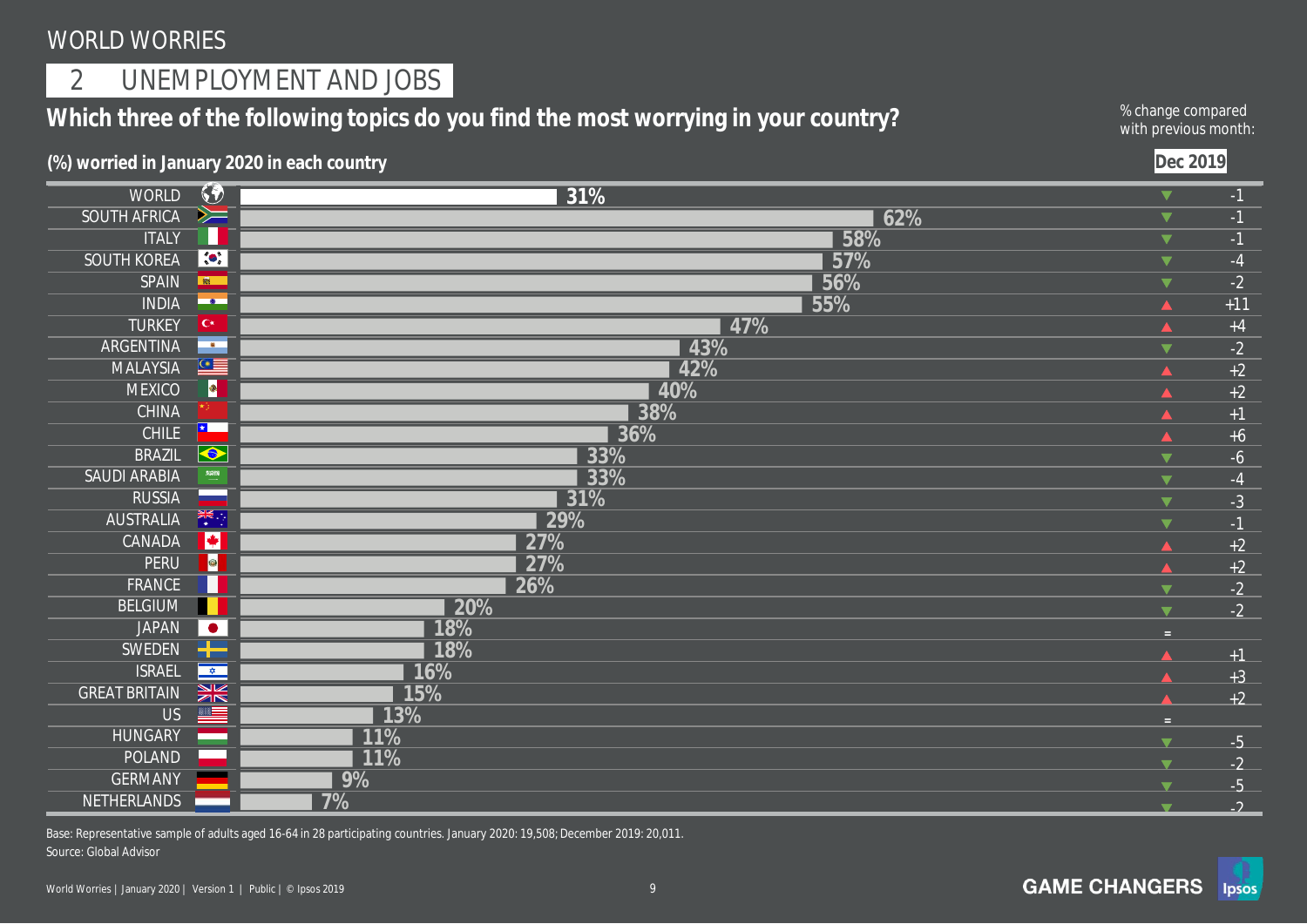3 | CRIME & VIOLENCE

## Which three of the following topics do you find the most worrying in your country? <sup>% change compared</sup> with previous month

with previous month:

 $-3$  $-2$  $-3$  $-6$ 

 $+7$ 

q -8  $+1$ 

 $-2$ 

 $+2$ 

 $-3$  $+2$  $+3$  $+2$  $-4$  $+4$  $-4$ 

 $-4$  $+2$  $+4$ 

 $\blacktriangledown$  -6

|                      |                             | (%) worried in January 2020 in each country | Dec 2019             |
|----------------------|-----------------------------|---------------------------------------------|----------------------|
| <b>WORLD</b>         | $\bigcirc$                  | 30%                                         | $\blacktriangledown$ |
| <b>MEXICO</b>        | <b>P</b>                    | 66%                                         | $\blacktriangledown$ |
| PERU                 |                             | 63%                                         | $\blacktriangledown$ |
| <b>SOUTH AFRICA</b>  | $\sum$                      | 63%                                         | $\blacktriangledown$ |
| <b>SWEDEN</b>        | $\bullet$                   | 52%                                         | $\blacktriangledown$ |
| <b>BRAZIL</b>        | $\bigcirc$                  | 41%                                         | $\equiv$             |
| <b>INDIA</b>         | $\overline{\bullet}$        | 40%                                         | $\blacktriangle$     |
| <b>ARGENTINA</b>     | $\mathbf{R}_{\mathrm{eff}}$ | 37%                                         | $\equiv$             |
| <b>CHILE</b>         | $\star$                     | 33%                                         | ▼                    |
| <b>GREAT BRITAIN</b> | $\frac{N}{N}$               | 31%                                         | $\blacktriangle$     |
| <b>TURKEY</b>        | $ C^* $                     | 31%                                         | $\equiv$             |
| <b>GERMANY</b>       |                             | 30%                                         | $\blacktriangledown$ |
| <b>NETHERLANDS</b>   |                             | 30%                                         | $\equiv$             |
| <b>ISRAEL</b>        | $\overline{\phantom{a}}$    | 29%                                         | ▲                    |
| <b>US</b>            | <u>est</u>                  | 29%                                         | $\blacktriangle$ .   |
| <b>MALAYSIA</b>      | $C \equiv$                  | 28%                                         | ▼                    |
| <b>AUSTRALIA</b>     | 深                           | 26%                                         | $\blacktriangledown$ |
| <b>BELGIUM</b>       |                             | 22%                                         |                      |
| <b>FRANCE</b>        |                             | 22%                                         |                      |
| CANADA               | <b>E</b>                    | 21%                                         |                      |
| <b>ITALY</b>         |                             | 21%                                         | $\blacksquare$       |
| CHINA                |                             | 20%                                         |                      |
| <b>SPAIN</b>         | <b>B</b>                    | 19%                                         | ▼                    |
| <b>SOUTH KOREA</b>   | $\boxed{\bullet}$           | 18%                                         |                      |
| <b>JAPAN</b>         | $\bullet$                   | 17%                                         | $\blacksquare$       |
| <b>POLAND</b>        |                             | 12%                                         |                      |
| <b>HUNGARY</b>       |                             | 11%                                         |                      |
| <b>RUSSIA</b>        |                             | 10%                                         |                      |

Source: Global Advisor Base: Representative sample of adults aged 16-64 in 28 participating countries. January 2020: 19,508; December 2019: 20,011.

**10%**

 $\begin{array}{c} \text{5589} \end{array}$ 

SAUDI ARABIA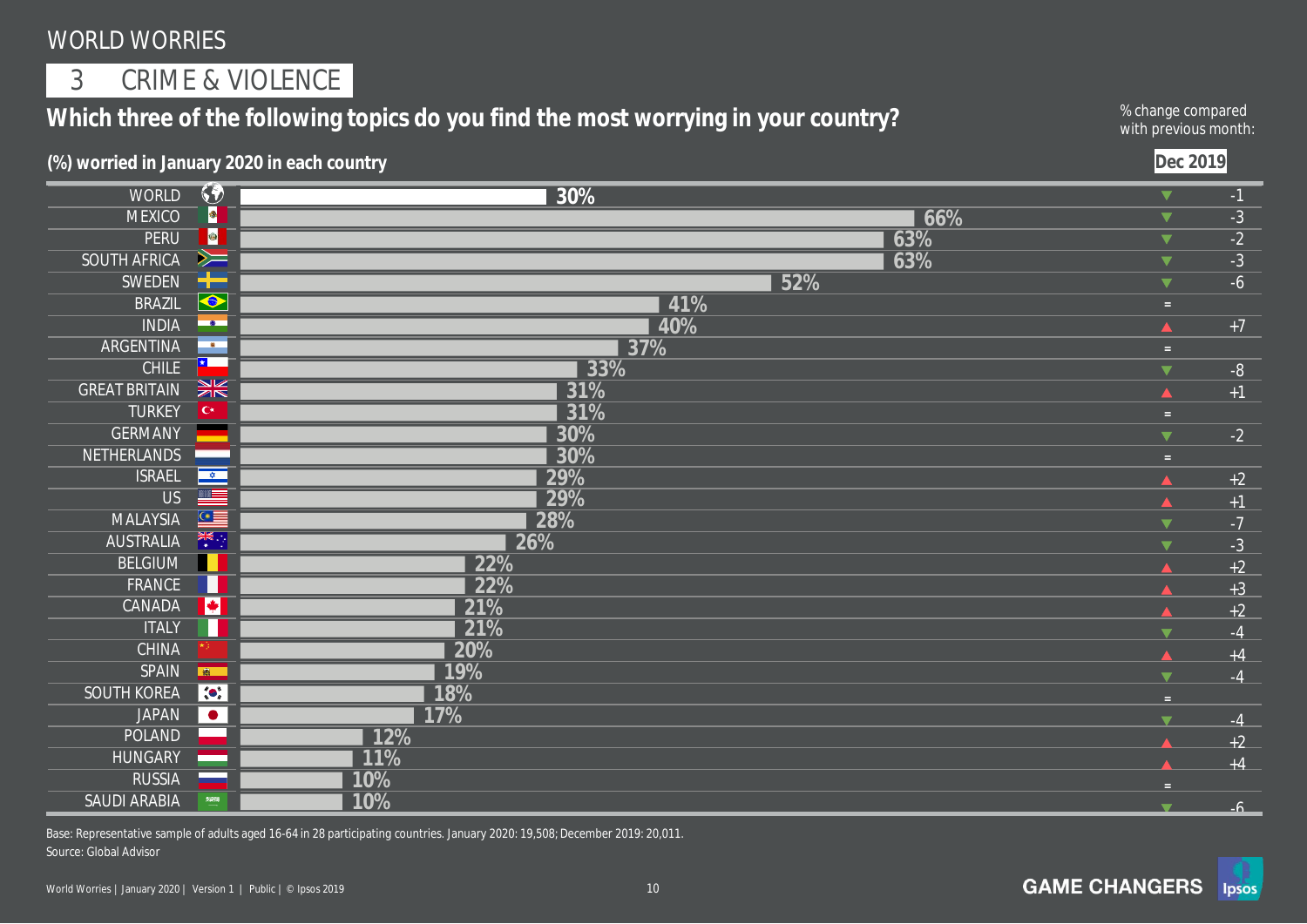## 4 | FINANCIAL/POLITICAL CORRUPTION

## Which three of the following topics do you find the most worrying in your country? <sup>% change compared</sup> with previous month

with previous month:

(%) worried in January 2020 in each country

|--|

| <b>WORLD</b>         | $\bigodot$               | 30% | $\blacktriangledown$ | $-1$  |
|----------------------|--------------------------|-----|----------------------|-------|
| <b>SOUTH AFRICA</b>  | $\sum_{i=1}^{n}$         | 58% | $\blacktriangledown$ | $-3$  |
| <b>RUSSIA</b>        |                          | 57% | ▼                    | $-3$  |
| <b>MALAYSIA</b>      | $C =$                    | 53% | $\blacktriangle$     | $+8$  |
| PERU                 | G                        | 53% | $\blacktriangledown$ | $-6$  |
| <b>HUNGARY</b>       |                          | 49% | ▼                    | $-12$ |
| <b>SOUTH KOREA</b>   | $\sqrt{\bullet}$         | 46% | $\blacktriangledown$ | $-6$  |
| <b>CHILE</b>         |                          | 41% | $\blacktriangle$     | $+1$  |
| <b>SPAIN</b>         | 卷                        | 41% | ▲                    | $+2$  |
| <b>BRAZIL</b>        | $\overline{\bullet}$     | 36% | $\blacktriangledown$ | $-2$  |
| POLAND               |                          | 35% | ▼                    | $-10$ |
| <b>INDIA</b>         | $\overline{\bullet}$     | 34% | ▼                    | $-2$  |
| <b>ISRAEL</b>        | $\overline{\phantom{a}}$ | 34% | $\blacktriangledown$ | $-3$  |
| ARGENTINA            | $\bullet$                | 32% |                      | $+4$  |
| <b>ITALY</b>         |                          | 30% | $\equiv$             |       |
| <b>US</b>            | ▓▓▆▆                     | 29% |                      | $+1$  |
| <b>JAPAN</b>         | $\bullet$                | 27% |                      | $+2$  |
| <b>MEXICO</b>        | Ø                        | 26% |                      | $-4$  |
| <b>BELGIUM</b>       |                          | 22% |                      | $+1$  |
| FRANCE               |                          | 21% |                      | $+5$  |
| AUSTRALIA            | $\frac{1}{\sqrt{2}}$     | 20% |                      |       |
| <b>TURKEY</b>        | $\mathbf{C}^{\star}$     | 20% |                      | $+3$  |
| CANADA               | H                        | 17% |                      | $-2$  |
| SAUDI ARABIA         | $5000$                   | 16% |                      | $-8$  |
| <b>GREAT BRITAIN</b> | $rac{N}{N}$              | 12% |                      | $-3$  |
| <b>GERMANY</b>       |                          | 10% |                      | $+2$  |
| NETHERLANDS          |                          | 10% |                      |       |
| SWEDEN               | $\bullet$                | 6%  | $\blacksquare$       | $-2$  |

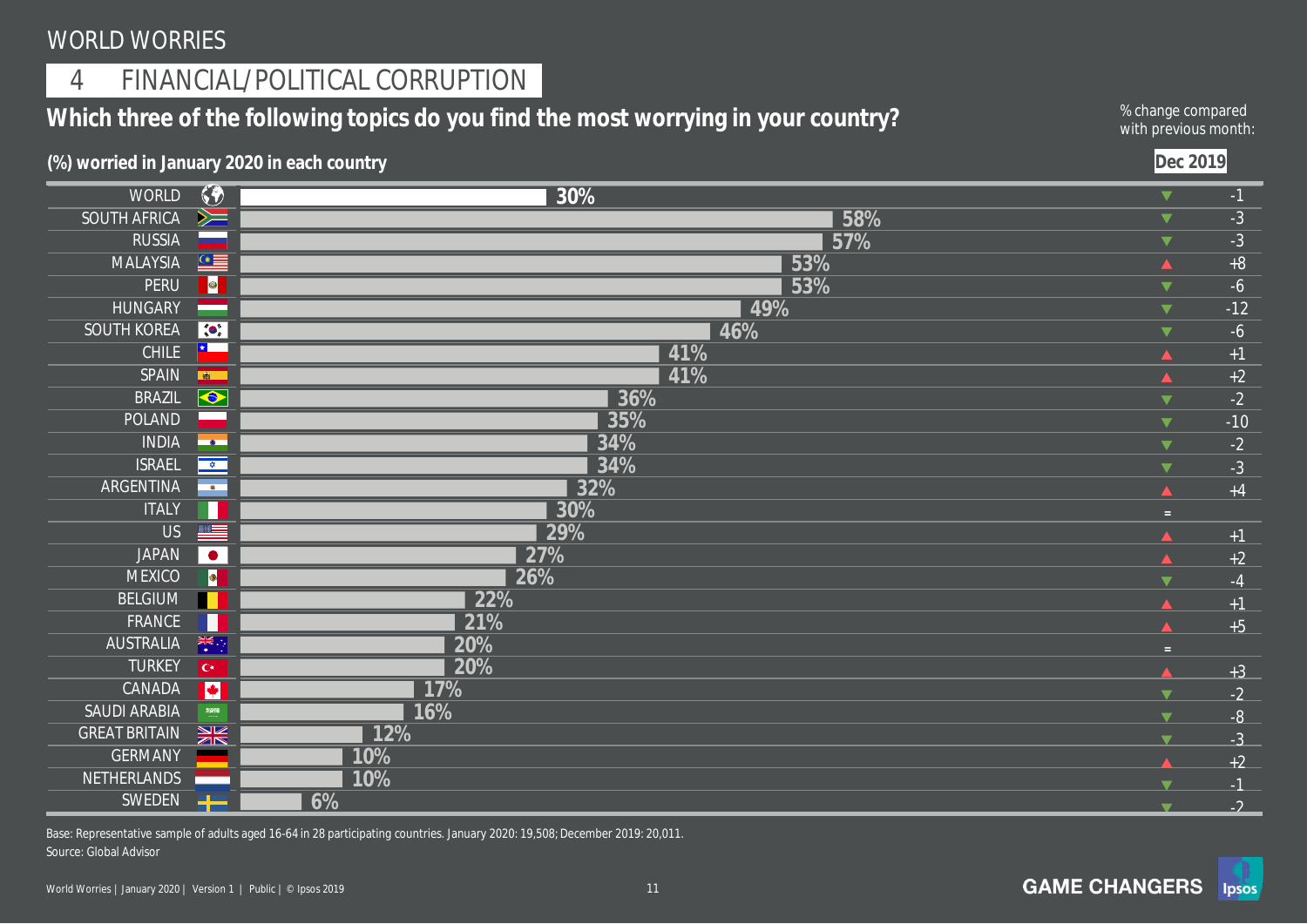5 | HEALTHCARE

## Which three of the following topics do you find the most worrying in your country? <sup>% change compared</sup> with previous month

with previous month:

**Dec 2019**

#### **(%) worried in January 2020 in each country**

| WORLD                | $\bigcirc$                                                                               | 27%   | $\blacktriangle$        | $\pm 1$                  |
|----------------------|------------------------------------------------------------------------------------------|-------|-------------------------|--------------------------|
| <b>HUNGARY</b>       |                                                                                          | 76%   | $\blacktriangle$        | $+8$                     |
| <b>POLAND</b>        |                                                                                          | 55%   | $\overline{\mathbf{v}}$ | $-7$                     |
| <b>GREAT BRITAIN</b> | $rac{N}{N}$                                                                              | 47%   | $\equiv$ .              |                          |
| <b>BRAZIL</b>        | $\bigcirc$                                                                               | 44%   | $\blacktriangle$        | $+1$                     |
| CANADA               | L.                                                                                       | 41%   | $\equiv$                |                          |
| <b>CHINA</b>         |                                                                                          | 40%   | $\blacktriangle$        | $+8$                     |
| <b>NETHERLANDS</b>   | -                                                                                        | 40%   | ▲                       | $\bf{+1}$                |
| <b>ISRAEL</b>        | $\rightarrow$                                                                            | 38%   | ▲                       | $+5$                     |
| US                   | $\equiv$                                                                                 | 38%   | ▲                       | $+2$                     |
| <b>RUSSIA</b>        |                                                                                          | 37%   | ▲                       | $\bf{+1}$                |
| <b>CHILE</b>         | $\begin{array}{ c c c }\hline \textbf{x} & \textbf{y} & \textbf{y} \ \hline \end{array}$ | 30%   | A                       | $+1$                     |
| <b>AUSTRALIA</b>     | $\frac{\partial \mathbf{R}}{\partial \mathbf{r}}$                                        | 26%   | ▼                       | $-2$                     |
| <b>SPAIN</b>         | ■ ● ■                                                                                    | 26%   | $=$ .                   |                          |
| SWEDEN               | ╇                                                                                        | 25%   | $\blacktriangle$ .      | $+1$                     |
| <b>ITALY</b>         |                                                                                          | 22%   |                         | $+5$                     |
| FRANCE               |                                                                                          | 19%   |                         | $\overline{\phantom{0}}$ |
| <b>BELGIUM</b>       |                                                                                          | 18%   |                         | $-2$                     |
| <b>GERMANY</b>       |                                                                                          | 18%   |                         | $+4$                     |
| <b>MEXICO</b>        | $\blacksquare$                                                                           | 17%   |                         | $+4$                     |
| <b>JAPAN</b>         | $\bullet$                                                                                | 16%   | $=$ .                   |                          |
| PERU                 | O                                                                                        | 14%   | $\blacktriangledown$    | $-5$                     |
| SAUDI ARABIA         | $\frac{5539}{\cdots}$                                                                    | 13%   |                         | $-2$                     |
| SOUTH AFRICA         | $\sum_{i=1}^{n}$                                                                         | 13%   |                         | $-1$                     |
| <b>INDIA</b>         | $\overline{\phantom{a}}$                                                                 | 11%   |                         | $-6$                     |
| <b>ARGENTINA</b>     | $\mathbf{R}$                                                                             | 10%   |                         | $+3$                     |
| <b>MALAYSIA</b>      | $C \equiv$                                                                               | $7\%$ |                         | $-1$                     |
| SOUTH KOREA          | $\sqrt{\bullet}$                                                                         | 4%    |                         | $+3$                     |
| <b>TURKEY</b>        | $ C^* $                                                                                  | 3%    |                         | $\overline{1}$           |

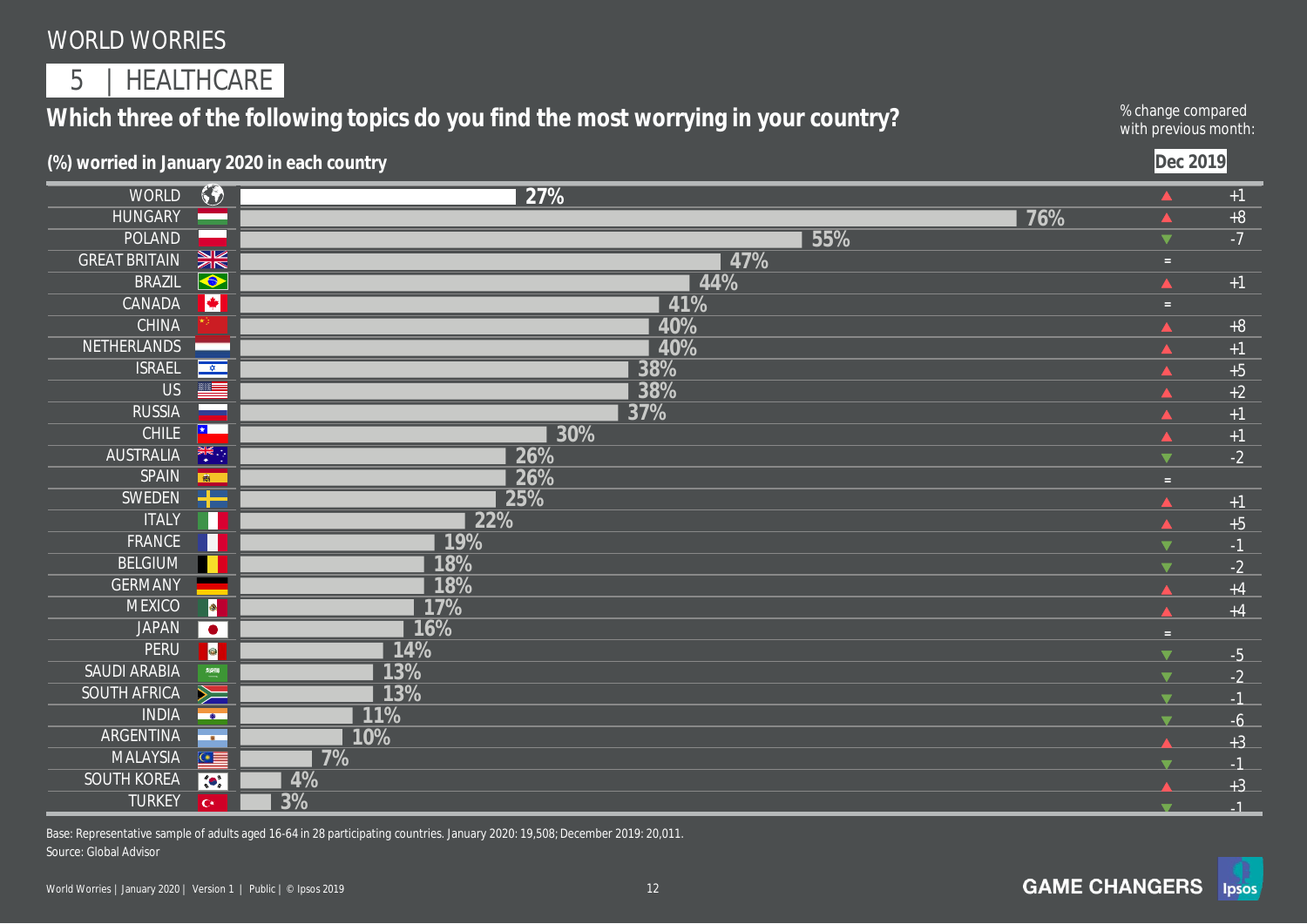6 | EDUCATION

## Which three of the following topics do you find the most worrying in your country? <sup>% change compared</sup> with previous month

with previous month:

|                               |                            | (%) worried in January 2020 in each country | Dec 2019                 |      |
|-------------------------------|----------------------------|---------------------------------------------|--------------------------|------|
| <b>WORLD</b>                  | $\bigcirc$                 | 20%                                         | $\equiv$                 |      |
| <b>CHILE</b>                  | $\star$ .                  | 38%                                         | $\blacktriangle$         | $+2$ |
| <b>ISRAEL</b>                 | $\frac{1}{\sqrt{2}}$       | 36%                                         | $\equiv$                 |      |
| <b>BRAZIL</b>                 | $\bigcirc$                 | 33%                                         | $\blacktriangledown$     | $-1$ |
| <b>HUNGARY</b>                | <b>Contract</b>            | 32%                                         | $\blacktriangle$         | $+5$ |
| <b>PERU</b>                   | $\bullet$                  | 30%                                         | $\blacktriangledown$     | $-3$ |
| <b>MEXICO</b>                 | R                          | 29%                                         | $=$                      |      |
| <b>ARGENTINA</b>              | $\blacksquare$             | 27%                                         | $\equiv$                 |      |
| <b>CHINA</b>                  |                            | 27%                                         | $\blacktriangle$         | $+1$ |
| <b>NETHERLANDS</b>            |                            | 22%                                         | $\blacktriangledown$     | $-6$ |
| <b>SOUTH AFRICA</b>           | $\geq$                     | 22%                                         | $\blacktriangle$         | $+4$ |
| <b>SAUDI ARABIA</b>           | $\frac{55898}{\cdots}$     | 21%                                         | $\blacktriangle$         | $+7$ |
| <b>SPAIN</b>                  | 参加                         | 21%                                         | $\blacktriangle$         | $+4$ |
| <b>TURKEY</b>                 | $\mathbf{C}^{\star}$       | 20%                                         | $\blacktriangledown$     | $-4$ |
| CANADA                        | Ł                          | 18%                                         | $\blacktriangle$         | $+3$ |
| <b>JAPAN</b>                  | $\bullet$                  | 17%                                         | $\blacktriangle$         | $+2$ |
| <b>MALAYSIA</b>               | $C \equiv$                 | 17%                                         | $\equiv$                 |      |
| <b>AUSTRALIA</b>              | 深宁                         | 16%                                         |                          | $+1$ |
| <b>INDIA</b>                  | $ \circ$                   | 16%                                         | ▼                        | $-7$ |
| <b>RUSSIA</b>                 |                            | 16%                                         | $\equiv$                 |      |
| <b>BELGIUM</b>                |                            | 15%                                         |                          | $+1$ |
| <b>GREAT BRITAIN</b>          | $rac{N}{N}$<br>$\equiv$    | 13%                                         |                          | $+2$ |
| US                            |                            | 13%                                         |                          | $-2$ |
| <b>GERMANY</b>                |                            | 12%                                         | $\blacktriangledown$     | $-2$ |
| FRANCE                        |                            | 11%                                         | $\blacktriangledown$     | $-2$ |
| <b>POLAND</b><br><b>ITALY</b> |                            | 11%                                         | $\blacktriangledown$     | $-3$ |
|                               | ▟▀                         | 10%                                         | $=$                      |      |
| SWEDEN                        |                            | 10%                                         |                          | $+3$ |
| <b>SOUTH KOREA</b>            | $\left\  \bullet \right\ $ | 7%                                          | $\overline{\phantom{a}}$ | $-3$ |

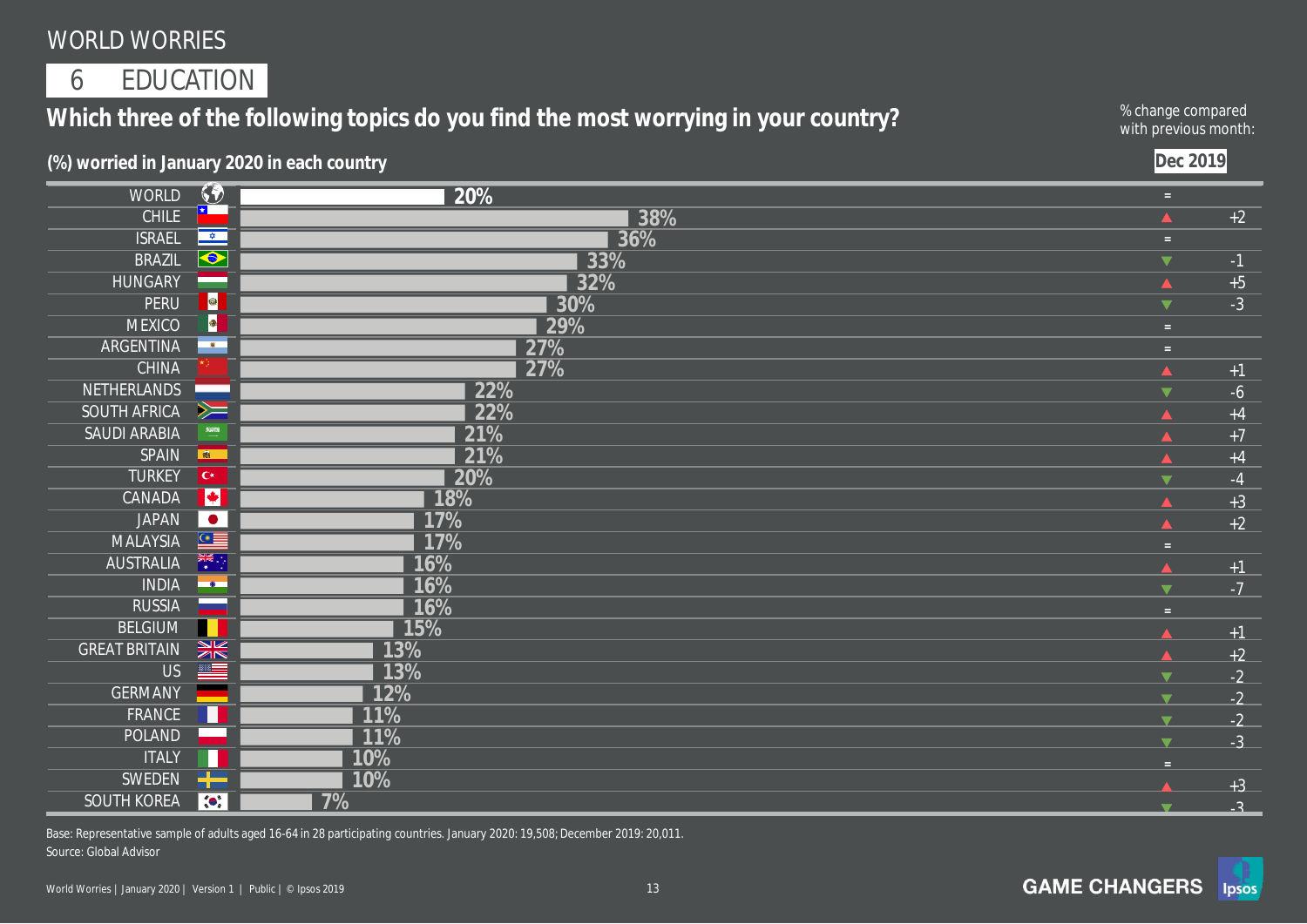## 7 | TAXES

## Which three of the following topics do you find the most worrying in your country? <sup>% change compared</sup> with previous month

with previous month:

|                      |                                               | (%) worried in January 2020 in each country |                      | Dec 2019 |
|----------------------|-----------------------------------------------|---------------------------------------------|----------------------|----------|
| <b>WORLD</b>         | $\bigodot$                                    | 18%                                         | $\blacktriangle$     | $\pm 1$  |
| <b>SAUDI ARABIA</b>  | $\begin{array}{c} 55870 \\ -4080 \end{array}$ | 35%                                         | $\blacktriangle$     | $+7$     |
| <b>BELGIUM</b>       | $\blacksquare$                                | 34%                                         | $\blacktriangledown$ | $-1$     |
| <b>CANADA</b>        | <b>Expert</b>                                 | 33%                                         | $\blacktriangle$     | $+4$     |
| <b>ITALY</b>         | Н                                             | 32%                                         | $\blacktriangledown$ | $-7$     |
| FRANCE               | Н                                             | 28%                                         | $\blacktriangle$     | $+1$     |
| <b>POLAND</b>        |                                               | 27%                                         | $\blacktriangle$     | $+6$     |
| <b>JAPAN</b>         | $\overline{\phantom{a}}$                      | 24%                                         | $\blacktriangledown$ | $-2$     |
| <b>TURKEY</b>        | $\mathbf{C}^{\star}$                          | 23%                                         | $\equiv$             |          |
| <b>ARGENTINA</b>     | $\sim$                                        | 22%                                         | $\blacktriangle$     | $+2$     |
| <b>ISRAEL</b>        | $\sqrt{2}$                                    | 21%                                         | $\blacktriangledown$ | $-1$     |
| <b>MEXICO</b>        | R                                             | 20%                                         | $\blacktriangle$     | $+8$     |
| <b>RUSSIA</b>        |                                               | 20%                                         | $\blacktriangle$     | $+4$     |
| <b>BRAZIL</b>        | $\bigcirc$                                    | 19%                                         | $\blacktriangle$     | $+1$     |
| <b>SOUTH KOREA</b>   | $\sqrt{\cdot}$                                | 18%                                         | $\blacktriangledown$ | $-1$     |
| <b>MALAYSIA</b>      | $\bullet$ $\blacksquare$                      | 15%                                         | $\blacktriangledown$ | $-2$     |
| NETHERLANDS          |                                               | 15%                                         | $\blacktriangledown$ | $-2$     |
| <b>SPAIN</b>         | <b>B</b>                                      | 15%                                         |                      | $+2$     |
| <b>AUSTRALIA</b>     | 深                                             | 14%                                         |                      |          |
| <b>GERMANY</b>       |                                               | 14%                                         |                      | $+2$     |
| SWEDEN               | 22                                            | 14%                                         |                      | $+3$     |
| US                   | <b>EXECUTE</b>                                | 14%                                         |                      | $-2$     |
| <b>INDIA</b>         | $\overline{a}$                                | 10%                                         |                      | $+1$     |
| <b>GREAT BRITAIN</b> | $\frac{N}{N}$                                 | 7%                                          |                      | $-3$     |
| PERU                 |                                               | 6%                                          |                      | $+3$     |
| <b>SOUTH AFRICA</b>  | $\geq$                                        | 6%                                          |                      |          |
| <b>CHILE</b>         | $\star$ $\overline{\phantom{a}}$              | 5%                                          |                      | $-1$     |
| <b>HUNGARY</b>       | __                                            | 5%                                          |                      | $+2$     |

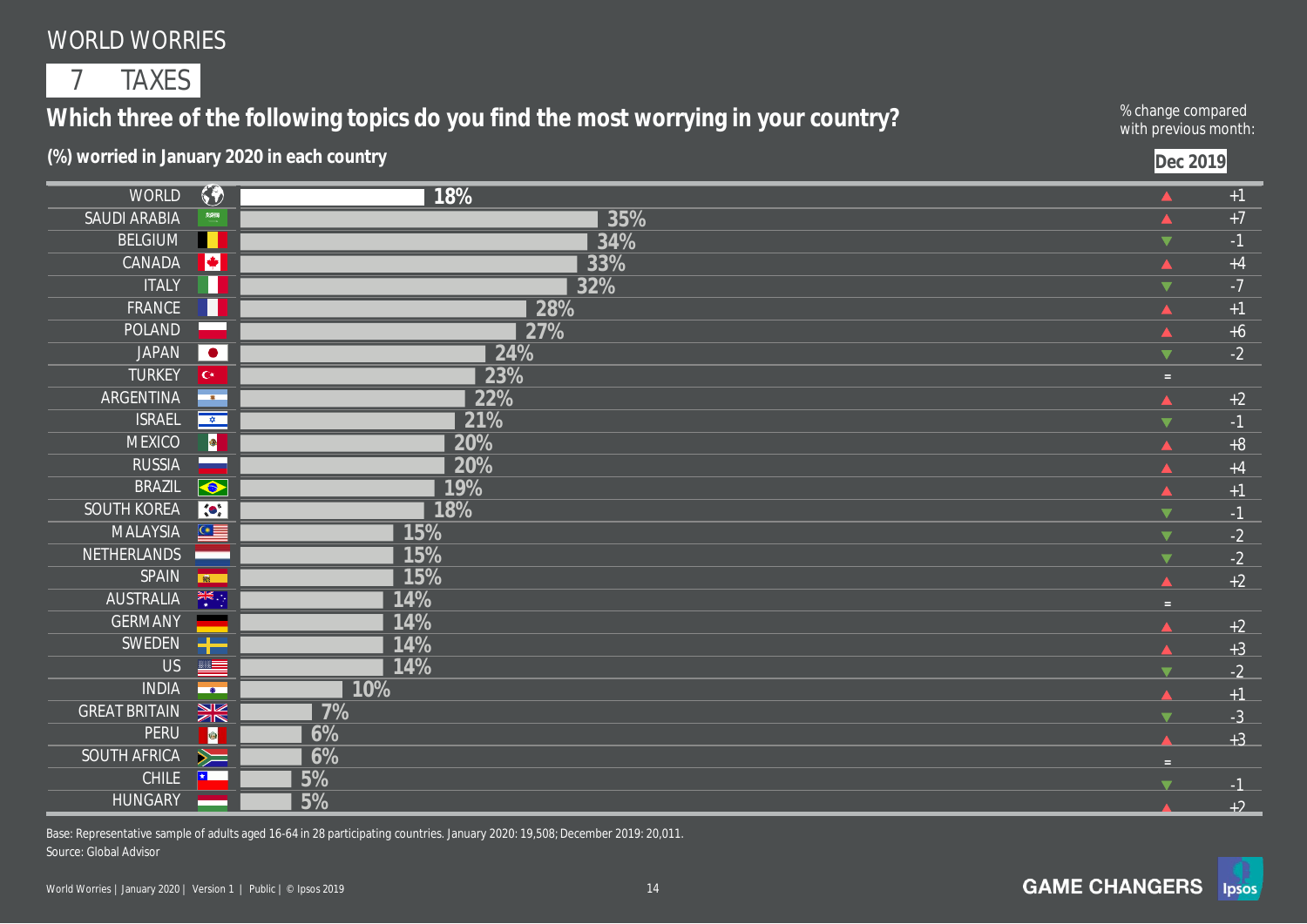8 | CLIMATE CHANGE

## Which three of the following topics do you find the most worrying in your country? <sup>% change compared</sup> with previous month

with previous month:

| $\bigcirc$<br>WORLD<br>16%<br>$\equiv$<br>▓<br><b>AUSTRALIA</b><br>37%<br>$\blacktriangle$<br><b>GERMANY</b><br>32%<br>$\blacktriangle$<br>I÷I<br>29%<br>CANADA<br>$-4$<br>$\blacktriangledown$<br><b>CHINA</b><br>29%<br>$+3$<br>$\blacktriangle$<br>29%<br>FRANCE<br>$+8$<br>$\mathcal{A}$<br>$\blacktriangle$<br><b>NETHERLANDS</b><br>28%<br>$+5$<br>$\blacktriangle$<br><b>JAPAN</b><br>26%<br>$-2$<br>$\bullet$<br>$\blacktriangledown$<br>$rac{N}{N}$<br>$-7$<br>22%<br><b>GREAT BRITAIN</b><br>$\blacktriangledown$<br>22%<br>$-2$<br><b>BEE</b><br><b>US</b><br>$\blacktriangledown$<br><b>POLAND</b><br>21%<br>$+3$<br>$\blacktriangle$<br><b>BELGIUM</b><br>19%<br>$-5$<br>$\blacktriangledown$<br>19%<br>SPAIN <b>B</b><br>$+1$<br>$\blacktriangle$<br><b>SWEDEN</b><br>15%<br>42<br>$-2$<br>$\blacktriangledown$<br>14%<br><b>ITALY</b><br>$\equiv$<br>13%<br><b>INDIA</b><br>$\overline{\bullet}$<br>$-10$<br>$\blacktriangledown$<br>$\vert x \vert$<br>$\overline{12\%}$<br><b>CHILE</b><br>$+4$<br>$\blacktriangle$<br>12%<br><b>SAUDI ARABIA</b><br>$\frac{5239}{2}$<br>$+1$<br>$\blacktriangle$<br>11%<br><b>SOUTH KOREA</b><br>$\sqrt{\bullet}$<br>$+4$<br><b>MEXICO</b><br>10%<br>R<br>$+2$<br>10%<br>PERU<br>G<br>$+5$<br><b>HUNGARY</b><br>8%<br>$-2$<br>$\blacktriangledown$<br><b>SOUTH AFRICA</b><br>6%<br>$\geq$<br>$+2$<br><b>RUSSIA</b><br>5%<br>$+2$<br><b>BRAZIL</b><br>$4\%$<br>$\overline{\bullet}$<br>$\equiv$<br>4%<br><b>ISRAEL</b><br>$\overline{\phantom{a}}$<br>$-2$<br>$\blacktriangledown$<br>$3\%$<br>ARGENTINA<br>$\rightarrow$<br>$-1$<br>$\blacktriangledown$<br>3%<br>MALAYSIA<br>$C \equiv$<br>$-3$<br>$\blacksquare$<br>3%<br><b>TURKEY</b><br>$\overline{\mathbf{C}}$<br>$\blacksquare$ |  | (%) worried in January 2020 in each country | $\vert$ Dec 2019 $\vert$ |
|------------------------------------------------------------------------------------------------------------------------------------------------------------------------------------------------------------------------------------------------------------------------------------------------------------------------------------------------------------------------------------------------------------------------------------------------------------------------------------------------------------------------------------------------------------------------------------------------------------------------------------------------------------------------------------------------------------------------------------------------------------------------------------------------------------------------------------------------------------------------------------------------------------------------------------------------------------------------------------------------------------------------------------------------------------------------------------------------------------------------------------------------------------------------------------------------------------------------------------------------------------------------------------------------------------------------------------------------------------------------------------------------------------------------------------------------------------------------------------------------------------------------------------------------------------------------------------------------------------------------------------------------------------------------------------------------------------------------------------------|--|---------------------------------------------|--------------------------|
|                                                                                                                                                                                                                                                                                                                                                                                                                                                                                                                                                                                                                                                                                                                                                                                                                                                                                                                                                                                                                                                                                                                                                                                                                                                                                                                                                                                                                                                                                                                                                                                                                                                                                                                                          |  |                                             |                          |
|                                                                                                                                                                                                                                                                                                                                                                                                                                                                                                                                                                                                                                                                                                                                                                                                                                                                                                                                                                                                                                                                                                                                                                                                                                                                                                                                                                                                                                                                                                                                                                                                                                                                                                                                          |  |                                             | $+2$                     |
|                                                                                                                                                                                                                                                                                                                                                                                                                                                                                                                                                                                                                                                                                                                                                                                                                                                                                                                                                                                                                                                                                                                                                                                                                                                                                                                                                                                                                                                                                                                                                                                                                                                                                                                                          |  |                                             | $+4$                     |
|                                                                                                                                                                                                                                                                                                                                                                                                                                                                                                                                                                                                                                                                                                                                                                                                                                                                                                                                                                                                                                                                                                                                                                                                                                                                                                                                                                                                                                                                                                                                                                                                                                                                                                                                          |  |                                             |                          |
|                                                                                                                                                                                                                                                                                                                                                                                                                                                                                                                                                                                                                                                                                                                                                                                                                                                                                                                                                                                                                                                                                                                                                                                                                                                                                                                                                                                                                                                                                                                                                                                                                                                                                                                                          |  |                                             |                          |
|                                                                                                                                                                                                                                                                                                                                                                                                                                                                                                                                                                                                                                                                                                                                                                                                                                                                                                                                                                                                                                                                                                                                                                                                                                                                                                                                                                                                                                                                                                                                                                                                                                                                                                                                          |  |                                             |                          |
|                                                                                                                                                                                                                                                                                                                                                                                                                                                                                                                                                                                                                                                                                                                                                                                                                                                                                                                                                                                                                                                                                                                                                                                                                                                                                                                                                                                                                                                                                                                                                                                                                                                                                                                                          |  |                                             |                          |
|                                                                                                                                                                                                                                                                                                                                                                                                                                                                                                                                                                                                                                                                                                                                                                                                                                                                                                                                                                                                                                                                                                                                                                                                                                                                                                                                                                                                                                                                                                                                                                                                                                                                                                                                          |  |                                             |                          |
|                                                                                                                                                                                                                                                                                                                                                                                                                                                                                                                                                                                                                                                                                                                                                                                                                                                                                                                                                                                                                                                                                                                                                                                                                                                                                                                                                                                                                                                                                                                                                                                                                                                                                                                                          |  |                                             |                          |
|                                                                                                                                                                                                                                                                                                                                                                                                                                                                                                                                                                                                                                                                                                                                                                                                                                                                                                                                                                                                                                                                                                                                                                                                                                                                                                                                                                                                                                                                                                                                                                                                                                                                                                                                          |  |                                             |                          |
|                                                                                                                                                                                                                                                                                                                                                                                                                                                                                                                                                                                                                                                                                                                                                                                                                                                                                                                                                                                                                                                                                                                                                                                                                                                                                                                                                                                                                                                                                                                                                                                                                                                                                                                                          |  |                                             |                          |
|                                                                                                                                                                                                                                                                                                                                                                                                                                                                                                                                                                                                                                                                                                                                                                                                                                                                                                                                                                                                                                                                                                                                                                                                                                                                                                                                                                                                                                                                                                                                                                                                                                                                                                                                          |  |                                             |                          |
|                                                                                                                                                                                                                                                                                                                                                                                                                                                                                                                                                                                                                                                                                                                                                                                                                                                                                                                                                                                                                                                                                                                                                                                                                                                                                                                                                                                                                                                                                                                                                                                                                                                                                                                                          |  |                                             |                          |
|                                                                                                                                                                                                                                                                                                                                                                                                                                                                                                                                                                                                                                                                                                                                                                                                                                                                                                                                                                                                                                                                                                                                                                                                                                                                                                                                                                                                                                                                                                                                                                                                                                                                                                                                          |  |                                             |                          |
|                                                                                                                                                                                                                                                                                                                                                                                                                                                                                                                                                                                                                                                                                                                                                                                                                                                                                                                                                                                                                                                                                                                                                                                                                                                                                                                                                                                                                                                                                                                                                                                                                                                                                                                                          |  |                                             |                          |
|                                                                                                                                                                                                                                                                                                                                                                                                                                                                                                                                                                                                                                                                                                                                                                                                                                                                                                                                                                                                                                                                                                                                                                                                                                                                                                                                                                                                                                                                                                                                                                                                                                                                                                                                          |  |                                             |                          |
|                                                                                                                                                                                                                                                                                                                                                                                                                                                                                                                                                                                                                                                                                                                                                                                                                                                                                                                                                                                                                                                                                                                                                                                                                                                                                                                                                                                                                                                                                                                                                                                                                                                                                                                                          |  |                                             |                          |
|                                                                                                                                                                                                                                                                                                                                                                                                                                                                                                                                                                                                                                                                                                                                                                                                                                                                                                                                                                                                                                                                                                                                                                                                                                                                                                                                                                                                                                                                                                                                                                                                                                                                                                                                          |  |                                             |                          |
|                                                                                                                                                                                                                                                                                                                                                                                                                                                                                                                                                                                                                                                                                                                                                                                                                                                                                                                                                                                                                                                                                                                                                                                                                                                                                                                                                                                                                                                                                                                                                                                                                                                                                                                                          |  |                                             |                          |
|                                                                                                                                                                                                                                                                                                                                                                                                                                                                                                                                                                                                                                                                                                                                                                                                                                                                                                                                                                                                                                                                                                                                                                                                                                                                                                                                                                                                                                                                                                                                                                                                                                                                                                                                          |  |                                             |                          |
|                                                                                                                                                                                                                                                                                                                                                                                                                                                                                                                                                                                                                                                                                                                                                                                                                                                                                                                                                                                                                                                                                                                                                                                                                                                                                                                                                                                                                                                                                                                                                                                                                                                                                                                                          |  |                                             |                          |
|                                                                                                                                                                                                                                                                                                                                                                                                                                                                                                                                                                                                                                                                                                                                                                                                                                                                                                                                                                                                                                                                                                                                                                                                                                                                                                                                                                                                                                                                                                                                                                                                                                                                                                                                          |  |                                             |                          |
|                                                                                                                                                                                                                                                                                                                                                                                                                                                                                                                                                                                                                                                                                                                                                                                                                                                                                                                                                                                                                                                                                                                                                                                                                                                                                                                                                                                                                                                                                                                                                                                                                                                                                                                                          |  |                                             |                          |
|                                                                                                                                                                                                                                                                                                                                                                                                                                                                                                                                                                                                                                                                                                                                                                                                                                                                                                                                                                                                                                                                                                                                                                                                                                                                                                                                                                                                                                                                                                                                                                                                                                                                                                                                          |  |                                             |                          |
|                                                                                                                                                                                                                                                                                                                                                                                                                                                                                                                                                                                                                                                                                                                                                                                                                                                                                                                                                                                                                                                                                                                                                                                                                                                                                                                                                                                                                                                                                                                                                                                                                                                                                                                                          |  |                                             |                          |
|                                                                                                                                                                                                                                                                                                                                                                                                                                                                                                                                                                                                                                                                                                                                                                                                                                                                                                                                                                                                                                                                                                                                                                                                                                                                                                                                                                                                                                                                                                                                                                                                                                                                                                                                          |  |                                             |                          |
|                                                                                                                                                                                                                                                                                                                                                                                                                                                                                                                                                                                                                                                                                                                                                                                                                                                                                                                                                                                                                                                                                                                                                                                                                                                                                                                                                                                                                                                                                                                                                                                                                                                                                                                                          |  |                                             |                          |
|                                                                                                                                                                                                                                                                                                                                                                                                                                                                                                                                                                                                                                                                                                                                                                                                                                                                                                                                                                                                                                                                                                                                                                                                                                                                                                                                                                                                                                                                                                                                                                                                                                                                                                                                          |  |                                             | $-6$                     |

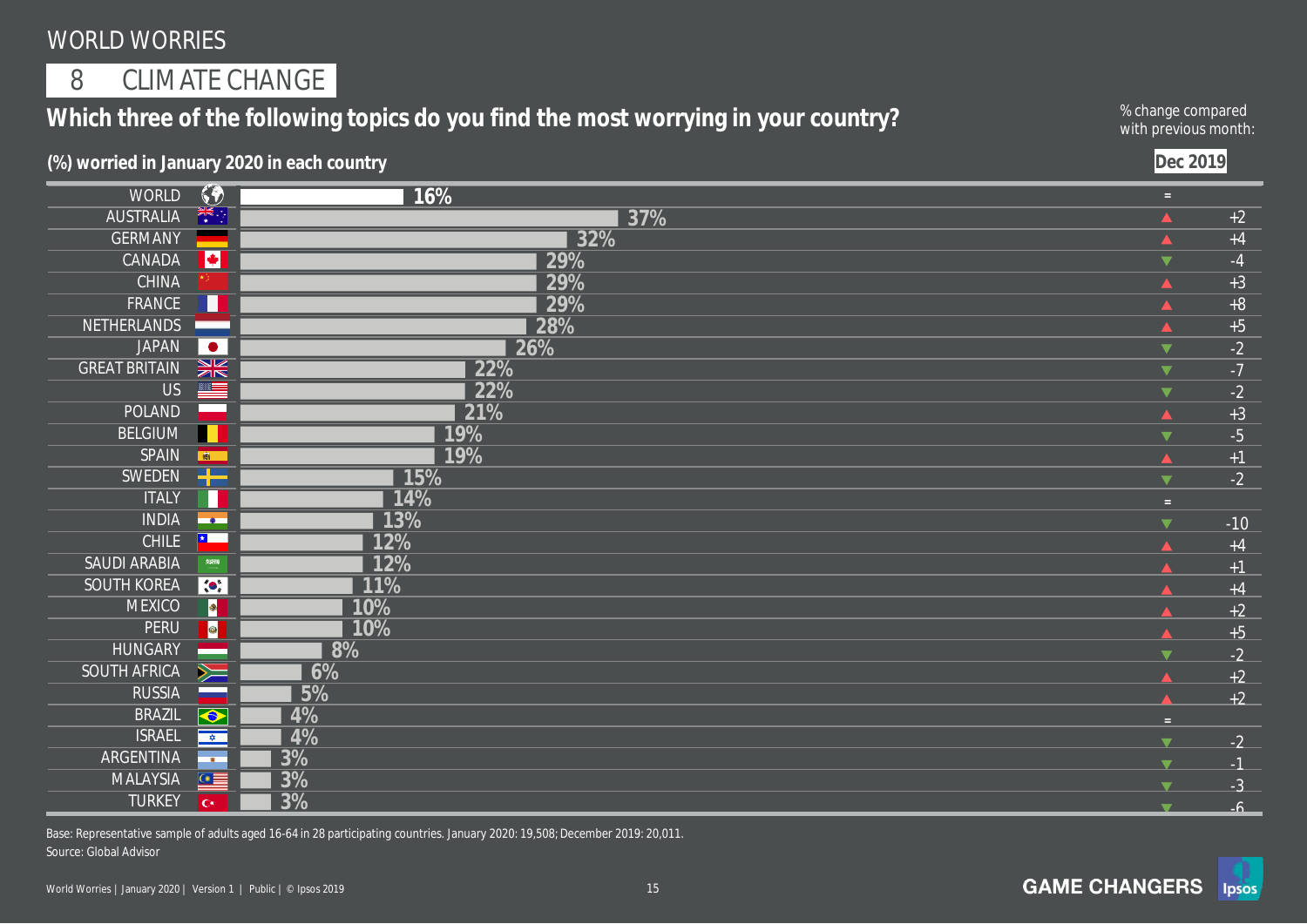## 9 | IMMIGRATION CONTROL

## Which three of the following topics do you find the most worrying in your country? <sup>% change compared</sup> with previous month

with previous month:

|                                 |                               | (%) worried in January 2020 in each country |                                              | Dec 2019     |
|---------------------------------|-------------------------------|---------------------------------------------|----------------------------------------------|--------------|
| WORLD (5)                       |                               | 14%                                         | $\equiv$                                     |              |
| <b>GERMANY</b>                  |                               | 30%                                         | $\blacktriangledown$                         | $-3$         |
|                                 | $US \equiv$                   | 28%                                         | $\blacktriangle$                             | $+1$         |
| <b>BELGIUM</b>                  |                               | 27%                                         | $\blacktriangle$                             | $+5$         |
| SWEDEN                          | ╊                             | 26%                                         | $\blacktriangledown$                         | $-7$         |
| <b>GREAT BRITAIN</b>            | $rac{N}{N}$                   | 25%                                         | $\blacktriangle$                             | $+3$         |
| <b>TURKEY</b>                   | $ C^{\star} $                 | 25%                                         | $\blacktriangle$                             | $+8$         |
| PERU                            | <b>B</b>                      | 24%                                         | $\blacktriangle$                             | $+5$         |
| CANADA                          | <b>Expert</b>                 | 23%                                         | $\blacktriangledown$                         | $-2$         |
| <b>ITALY</b>                    | Н                             | 23%                                         | $\blacktriangle$                             | $+4$         |
| <b>AUSTRALIA</b>                | ▓                             | 21%                                         | $\blacktriangle$                             | $+3$         |
| <b>FRANCE</b>                   | a l                           | 20%                                         | $\blacktriangledown$                         | $-1$         |
| NETHERLANDS                     |                               | 16%                                         | $\blacktriangledown$                         | $-4$         |
| <b>SPAIN</b>                    | <b>图</b>                      | 15%                                         | $\blacktriangledown$                         | $-1$         |
| <b>HUNGARY</b>                  |                               | 11%                                         | $\blacktriangle$                             | $+1$         |
| <b>INDIA</b>                    | $\overline{\bullet}$          | 11%                                         | ▲                                            | $+6$         |
| <b>CHILE</b>                    |                               | 9%                                          |                                              | $+3$         |
| <b>JAPAN</b><br><b>MALAYSIA</b> | $\bullet$<br>$\bullet \equiv$ | $\overline{9\%}$                            | $\equiv$                                     |              |
| SOUTH AFRICA                    | $\succ$                       | 9%<br>9%                                    | $\equiv$                                     |              |
| <b>SAUDI ARABIA</b>             | $+2289$                       | 8%                                          | ▼                                            | $-2$         |
| <b>ISRAEL</b>                   | $\sqrt{2}$                    | $\overline{7\%}$                            |                                              | $+2$         |
| ARGENTINA                       | $\overline{\phantom{a}}$      | 4%                                          |                                              | $+1$         |
| <b>CHINA</b>                    |                               | 4%                                          | $=$                                          |              |
| <b>POLAND</b>                   |                               | 4%                                          | $\blacktriangledown$                         | $-1$         |
| <b>RUSSIA</b>                   |                               | 4%                                          | $\blacktriangledown$<br>$\blacktriangledown$ | $-2$<br>$-2$ |
| <b>MEXICO</b>                   | $\blacksquare$                | $3\%$                                       | $\blacktriangledown$                         | $-1$         |
| <b>SOUTH KOREA</b>              | $\sqrt{\frac{1}{2}}$          | 3%                                          |                                              | $+2$         |
| <b>BRAZIL</b>                   | $\overline{\bullet}$          | 2%                                          |                                              | $+1$         |
|                                 |                               |                                             |                                              |              |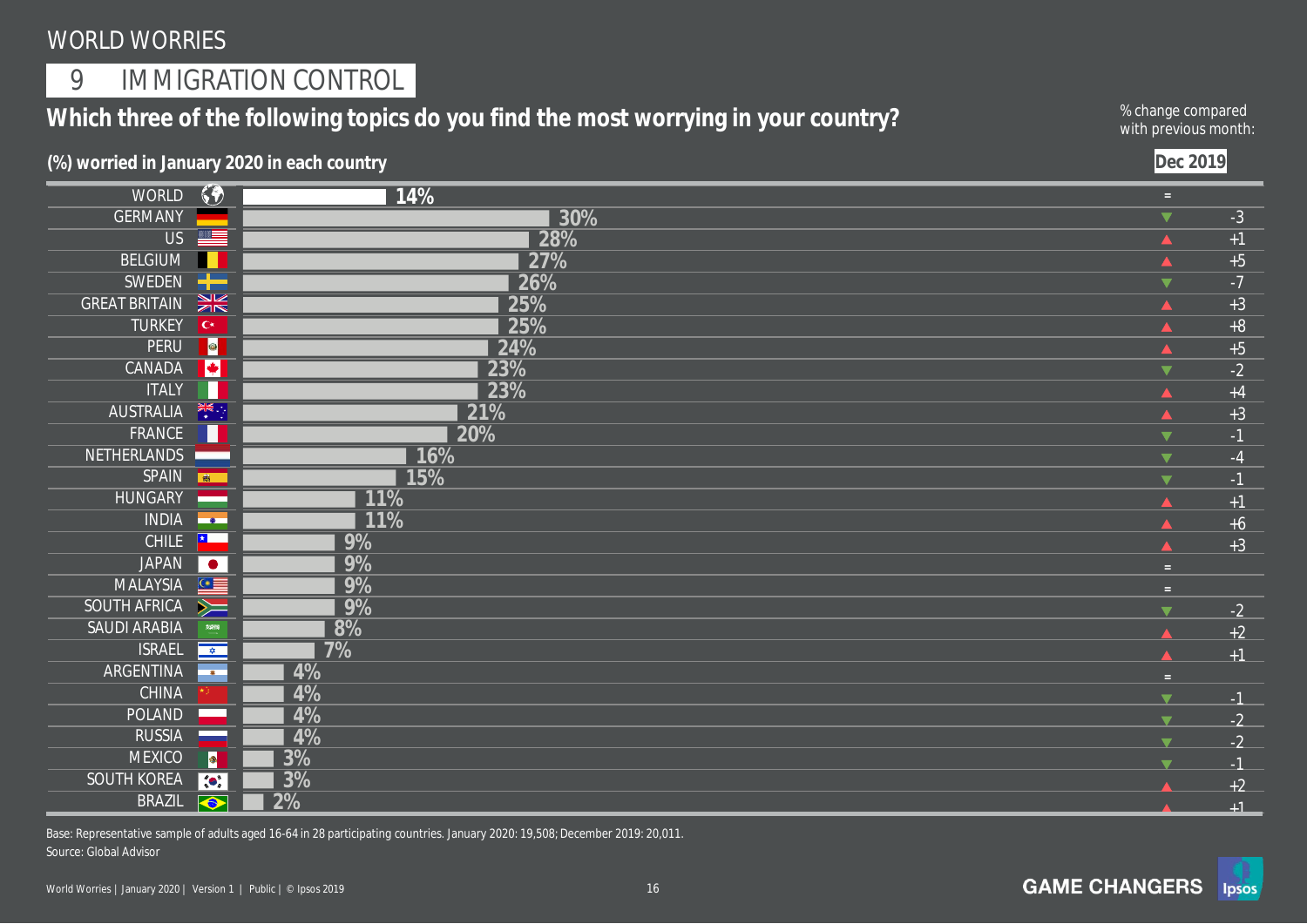10 | MORAL DECLINE

## Which three of the following topics do you find the most worrying in your country? <sup>% change compared</sup> with previous month

with previous month:

|                      |                                                                                                                                                                                           | (%) worried in January 2020 in each country |                      | Dec 2019        |
|----------------------|-------------------------------------------------------------------------------------------------------------------------------------------------------------------------------------------|---------------------------------------------|----------------------|-----------------|
| <b>WORLD</b>         | $\bigcirc$                                                                                                                                                                                | 14%                                         | $\blacktriangledown$ | $-1$            |
| <b>CHINA</b>         |                                                                                                                                                                                           | 25%                                         | $\blacktriangledown$ | $-1$            |
| <b>JAPAN</b>         | $\bullet$                                                                                                                                                                                 | 25%                                         | $\blacktriangledown$ | $-2$            |
| <b>SAUDI ARABIA</b>  | $\stackrel{\tt 55889}{-}$                                                                                                                                                                 | 25%                                         | $\blacktriangle$     | $\overline{+1}$ |
| US                   | <b>BEE</b>                                                                                                                                                                                | 23%                                         | $\blacktriangle$     | $+1$            |
| <b>MALAYSIA</b>      | $\bullet \equiv$                                                                                                                                                                          | 22%                                         | $\blacktriangledown$ | $-2$            |
| <b>NETHERLANDS</b>   |                                                                                                                                                                                           | 20%                                         | $\blacktriangle$     | $+2$            |
| <b>GERMANY</b>       |                                                                                                                                                                                           | 18%                                         | $\blacktriangledown$ | $-2$            |
| <b>HUNGARY</b>       |                                                                                                                                                                                           | $\overline{18\%}$                           | $\blacktriangledown$ | $-4$            |
| <b>ITALY</b>         | Н                                                                                                                                                                                         | $\overline{18\%}$                           | $\blacktriangle$     | $+6$            |
| <b>SOUTH KOREA</b>   | $\boxed{\bullet}$                                                                                                                                                                         | 15%                                         | $\blacktriangledown$ | $-5$            |
| FRANCE               | Н                                                                                                                                                                                         | 13%                                         | $\blacktriangledown$ | $-1$            |
| <b>RUSSIA</b>        |                                                                                                                                                                                           | 13%                                         | $\blacktriangle$     | $+1$            |
| <b>AUSTRALIA</b>     | $\frac{\partial \mathbf{W}}{\partial \mathbf{w}} = \frac{1}{\sqrt{2}} \sum_{i=1}^{n} \frac{\partial \mathbf{W}}{\partial \mathbf{w}_i} \frac{\partial \mathbf{W}}{\partial \mathbf{w}_i}$ | 12%                                         | $\blacktriangle$     | $+1$            |
| <b>GREAT BRITAIN</b> | $rac{N}{N}$                                                                                                                                                                               | 12%                                         | $\blacktriangledown$ | $-4$            |
| <b>ISRAEL</b>        | $\sqrt{2}$                                                                                                                                                                                | 12%                                         | $\blacktriangledown$ | $-9$            |
| POLAND               |                                                                                                                                                                                           | 12%                                         | $\blacktriangledown$ | $-8$            |
| <b>SWEDEN</b>        | 42                                                                                                                                                                                        | 12%                                         | $\blacktriangle$     | $+3$            |
| <b>ARGENTINA</b>     | $\rightarrow$                                                                                                                                                                             | 10%                                         | $\blacktriangledown$ | $-2$            |
| CANADA               | L                                                                                                                                                                                         | $10\%$                                      | $\blacktriangledown$ | $-1$            |
| <b>MEXICO</b>        | <b>P</b>                                                                                                                                                                                  | 10%                                         |                      | $+1$            |
| <b>INDIA</b><br>PERU | $\overline{\phantom{a}}$                                                                                                                                                                  | 9%                                          |                      | $+1$            |
| <b>TURKEY</b>        | $\bullet$                                                                                                                                                                                 | 9%<br>8%                                    | $\equiv$             |                 |
| BELGIUM              | $\mathbf{C}^{\star}$                                                                                                                                                                      |                                             | $\blacktriangledown$ | $-5$            |
| <b>CHILE</b>         | $\star$ $\blacksquare$                                                                                                                                                                    | $7\%$<br>$\overline{7\%}$                   |                      | $-3$            |
| SOUTH AFRICA         | $\sum$                                                                                                                                                                                    | $\overline{7\%}$                            |                      | $+1$            |
| <b>SPAIN</b>         | <b>ISSUEL</b>                                                                                                                                                                             | $\overline{7\%}$                            |                      | $-3$            |
| <b>BRAZIL</b>        | $\left  \bigodot \right $                                                                                                                                                                 | 6%                                          |                      | $+2$            |
|                      |                                                                                                                                                                                           |                                             |                      |                 |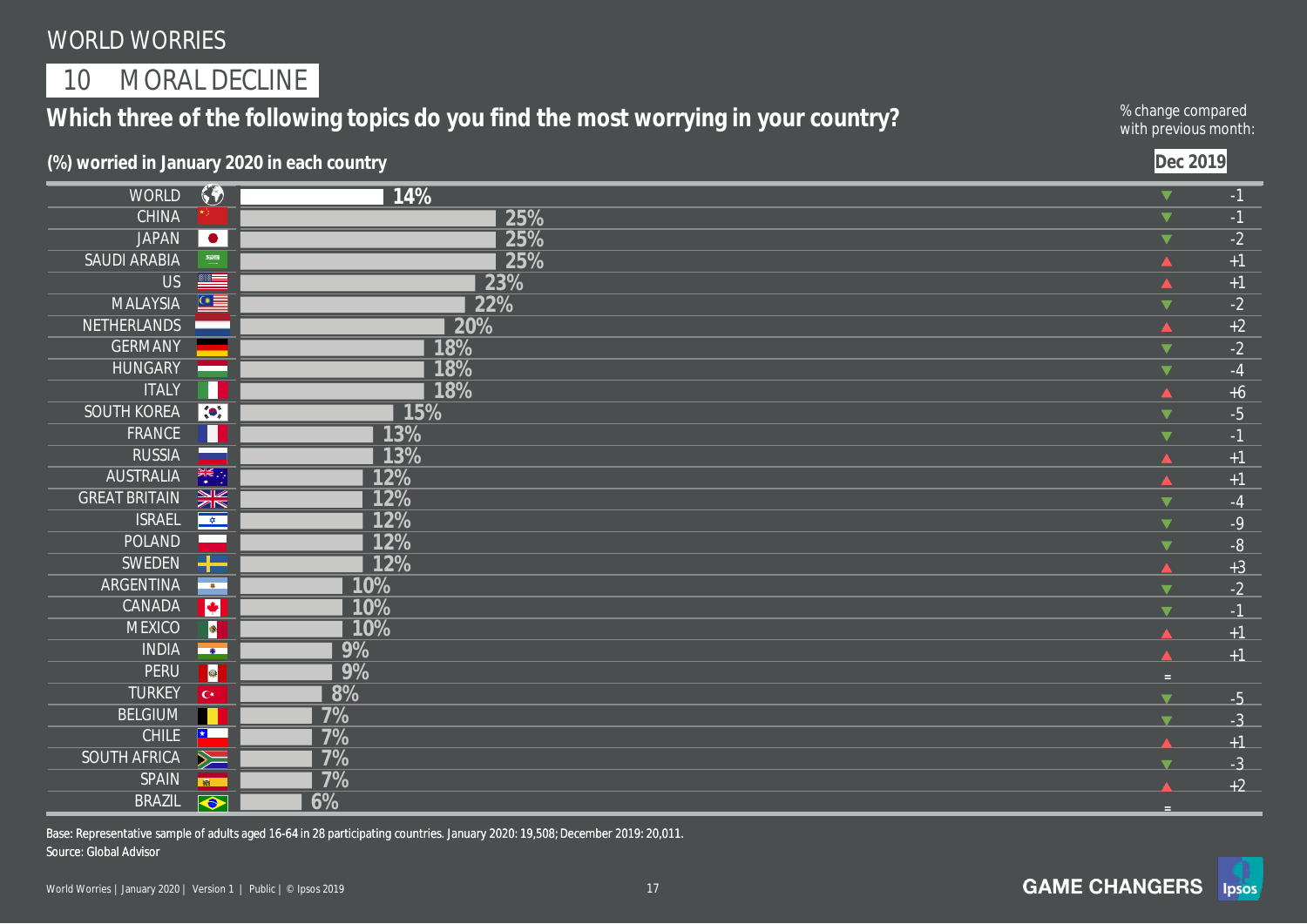## 11 | THREATS AGAINST THE ENVIRONMENT

## Which three of the following topics do you find the most worrying in your country? <sup>% change compared</sup> with previous month

with previous month:

|                                  |                                              | (%) worried in January 2020 in each country | Dec 2019                                     |              |
|----------------------------------|----------------------------------------------|---------------------------------------------|----------------------------------------------|--------------|
| <b>WORLD</b>                     | $\bigodot$                                   | 13%                                         | $\equiv$                                     |              |
| <b>CHINA</b>                     |                                              | 30%                                         | $\equiv$                                     |              |
| NETHERLANDS                      | <u>a shekara ta 1999 a shekara t</u>         | 25%                                         | $\blacktriangle$                             | $+5$         |
| <b>AUSTRALIA</b>                 | ▓                                            | 22%                                         | $\blacktriangle$                             | $+2$         |
| POLAND                           |                                              | 22%                                         | $\blacktriangle$                             | $+8$         |
| <b>GERMANY</b>                   |                                              | 21%                                         | $\blacktriangle$                             | $+1$         |
| FRANCE                           |                                              | 18%                                         | $\blacktriangledown$                         | $-3$         |
| <b>BELGIUM</b>                   |                                              | 16%                                         | $\blacktriangledown$                         | $-2$         |
| CANADA                           | Ł                                            | 15%                                         | $\blacktriangle$                             | $+1$         |
| <b>MEXICO</b>                    |                                              | 15%                                         | $\blacktriangle$                             | $+2$         |
| <b>SOUTH KOREA</b>               | $\boxed{\bullet}$                            | 15%                                         | $\blacktriangle$                             | $+2$         |
| SWEDEN                           | ▅▅                                           | 14%                                         | $\blacktriangledown$                         | $-7$         |
| <b>BRAZIL</b>                    | $\overline{\bullet}$<br>$\frac{1}{\sqrt{2}}$ | 12%                                         | $\blacktriangledown$                         | $-2$         |
| <b>CHILE</b>                     |                                              | 12%                                         | $\blacktriangle$                             | $+4$         |
| <b>GREAT BRITAIN</b>             | $\frac{N}{N}$                                | 12%                                         | $\blacktriangledown$                         | $-1$         |
| <b>INDIA</b>                     | $\bullet$                                    | 12%                                         | $\blacktriangledown$                         | $-6$         |
| <b>JAPAN</b>                     | $\bullet$<br>$C \equiv$                      | 12%                                         | $\blacktriangledown$                         | $-2$         |
| <b>MALAYSIA</b><br><b>RUSSIA</b> |                                              | 12%                                         | $\blacktriangledown$                         | $-1$         |
| <b>SAUDI ARABIA</b>              | $5000$                                       | 12%<br>12%                                  | $\blacktriangledown$                         | $-2$         |
| <b>US</b>                        | <u> IIII </u>                                | 11%                                         | $\equiv$                                     |              |
| PERU                             | <b>B</b>                                     | 10%                                         |                                              |              |
| <b>SPAIN</b>                     |                                              | 9%                                          |                                              | $+2$         |
| <b>ARGENTINA</b>                 | $\overline{\phantom{a}}$                     | $7\%$                                       | $=$                                          |              |
| <b>ITALY</b>                     |                                              | $\overline{7\%}$                            |                                              | $+4$         |
| <b>ISRAEL</b>                    | $\overline{\phantom{a}}$                     | $5\%$                                       | $\blacksquare$                               | $-4$         |
| <b>HUNGARY</b>                   |                                              | 4%                                          | $\blacktriangledown$<br>$\blacktriangledown$ | $-3$<br>$-3$ |
| SOUTH AFRICA                     | $\sum$                                       | $3\%$                                       |                                              |              |
| <b>TURKEY</b>                    | $ _{\mathbf{C}^*}$                           | 3%                                          |                                              | $+1$         |
|                                  |                                              |                                             |                                              |              |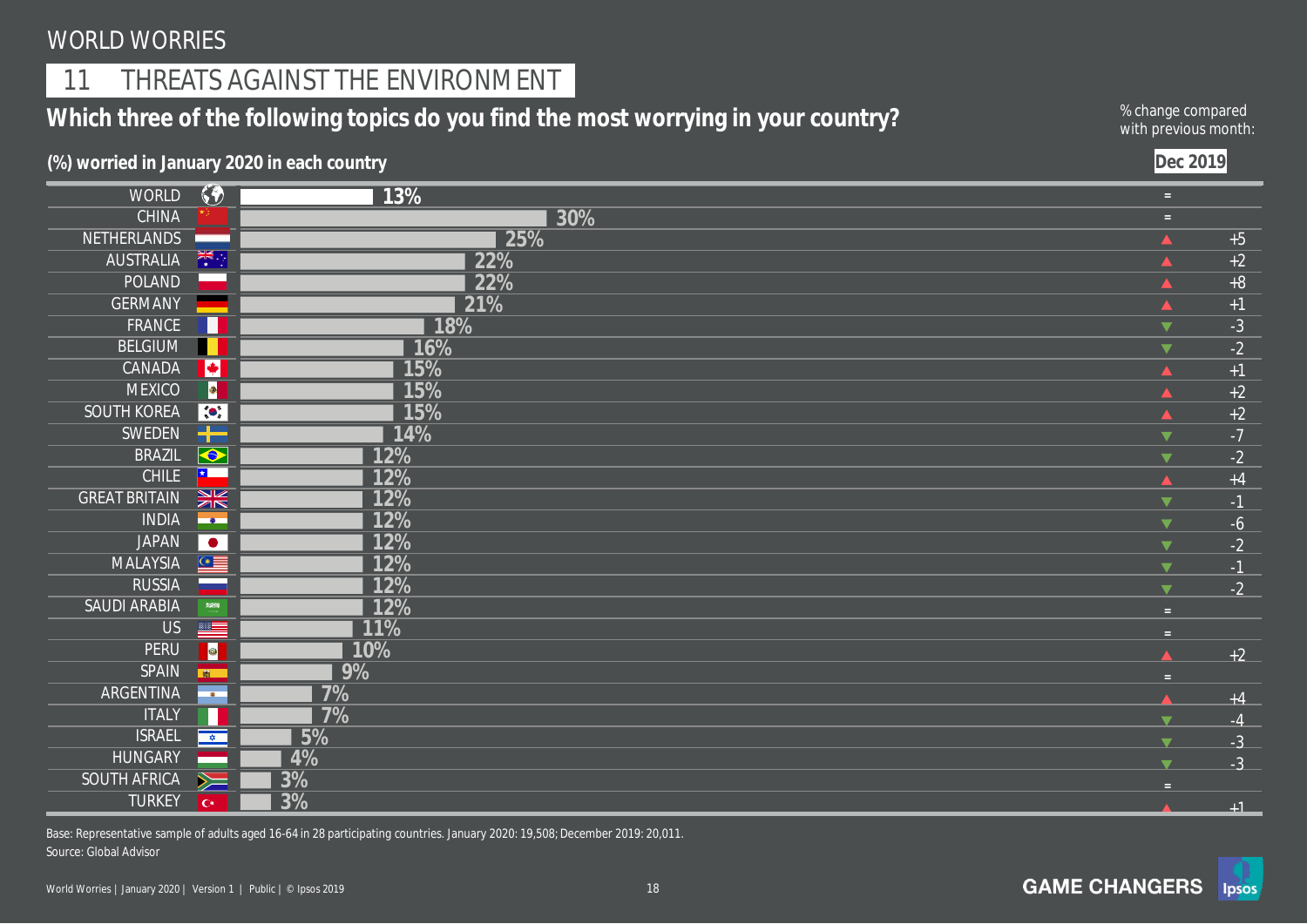World Worries | January 2020 | Version 1 | Public | © Ipsos 2019 19

## WORLD WORRIES

12 | INFLATION

Which three of the following topics do you find the most worrying in your country? <sup>% change compared</sup> with previous month

**(%) worried in January 2020 in each country** 

| <b>WORLD</b>         | $\bigcirc$                                          | 11%              | $\equiv$             |                  |
|----------------------|-----------------------------------------------------|------------------|----------------------|------------------|
| ARGENTINA            | $\mathcal{A}_{\mathcal{A}}$                         | 46%              | $\blacktriangledown$ | $-8$             |
| <b>CHINA</b>         |                                                     | 30%              | $\blacktriangledown$ | $-4$             |
| <b>TURKEY</b>        | $\overline{\phantom{a}}$ C*                         | 30%              | $\blacktriangle$     | $+1$             |
| <b>MALAYSIA</b>      | $C \equiv$                                          | 22%              | $\blacktriangle$     | $+3$             |
| POLAND               |                                                     | 14%              | ▲                    | $+2$             |
| CANADA               | <b>Exercise</b>                                     | 13%<br>↿         | $\blacktriangle$     | $+2$             |
| <b>INDIA</b>         | $\bullet$                                           | $13\%$           | ▲                    | $+3$             |
| <b>RUSSIA</b>        |                                                     | 13%              | ▼                    | $-1$             |
| <b>SAUDI ARABIA</b>  |                                                     | 13%              | ▲                    | $+4$             |
| AUSTRALIA            | ▓∵                                                  | 10%              | $\equiv$             |                  |
| MEXICO               | R                                                   | 9%               | $\equiv$             |                  |
| <b>PERU</b>          | G                                                   | 9%               | $\blacktriangle$     | $+2$             |
| <b>SOUTH KOREA</b>   | $\left  \left\langle \bullet \right\rangle \right $ | 9%               |                      | $^{\mathrm{+2}}$ |
| <b>BRAZIL</b>        | $\blacklozenge$                                     | 8%               | ▼                    | $-2$             |
| <b>BELGIUM</b>       | Н                                                   | $\overline{7\%}$ | ▼                    | $-1$             |
| SOUTH AFRICA         | $\geq$                                              | 7%               |                      | $+2$             |
| <b>GREAT BRITAIN</b> | $rac{N}{N}$                                         | 6%               | $\equiv$             |                  |
| <b>JAPAN</b>         | $\bullet$                                           | 6%               |                      | $+1$             |
| <b>CHILE</b>         |                                                     | 5%               |                      | $-4$             |
| FRANCE               | ×.                                                  | 5%               | $\equiv$             |                  |
| <b>HUNGARY</b>       |                                                     | 5%               | $\blacksquare$       | $-3$             |
| <b>GERMANY</b>       |                                                     | $4\%$            | $\equiv$             |                  |
| <b>US</b>            |                                                     | 4%               |                      | $-2$             |
| <b>ITALY</b>         |                                                     | 3%               |                      | $-2$             |
| <b>NETHERLANDS</b>   |                                                     | 3%               |                      | $+1$             |
| <b>ISRAEL</b>        | $\sqrt{2}$                                          | $2\%$            |                      |                  |
| SPAIN                | 麻                                                   | 2%               |                      |                  |
| SWEDEN               |                                                     | 2%               | $\blacktriangledown$ | $-1$             |

Source: Global Advisor Base: Representative sample of adults aged 16-64 in 28 participating countries. January 2020: 19,508; December 2019: 20,011. with previous month:

**Dec 2019**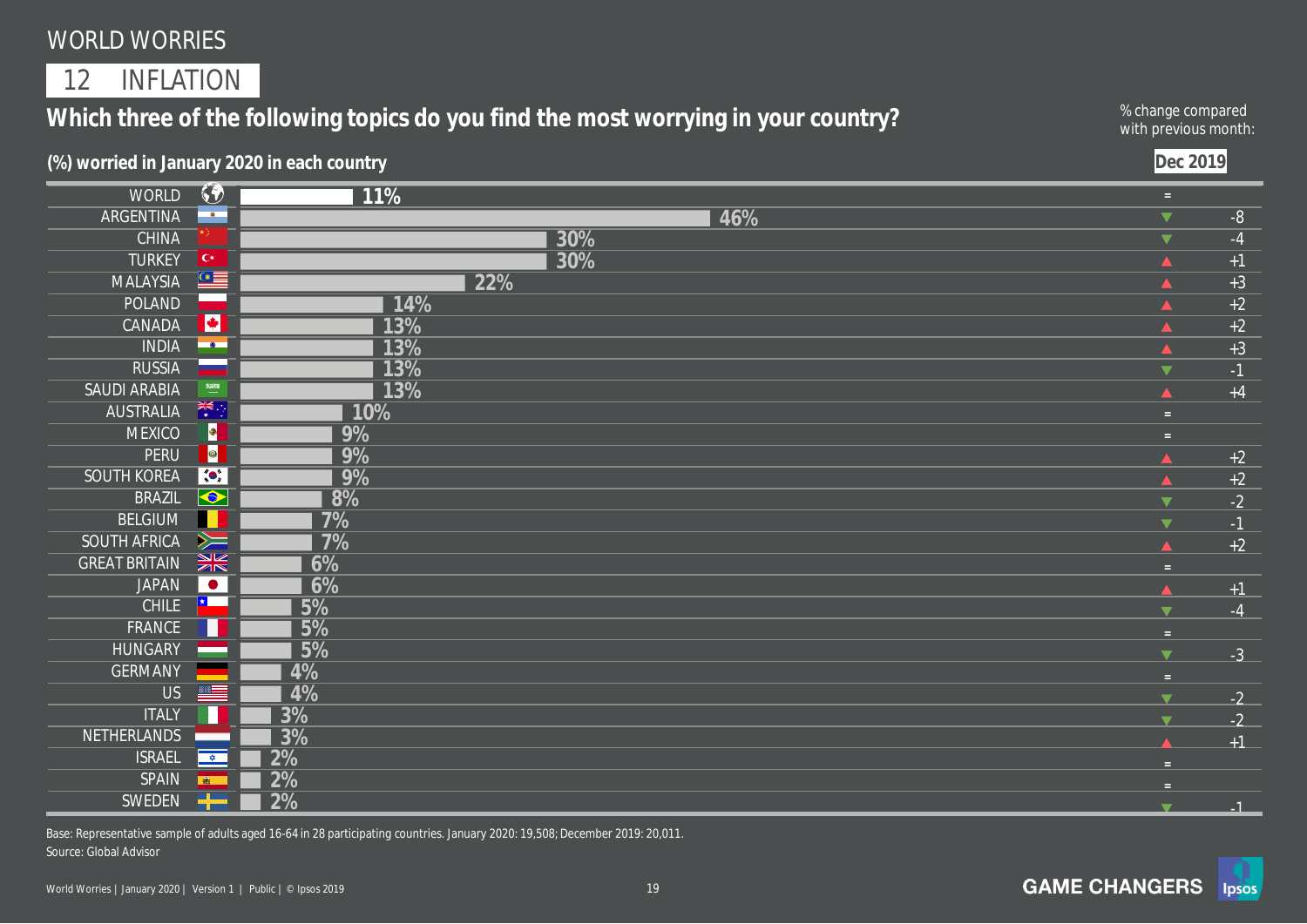13 | TERRORISM

## Which three of the following topics do you find the most worrying in your country? <sup>% change compared</sup> with previous month

with previous month:

|                               |                                                                                                           | (%) worried in January 2020 in each country |                      | Dec 2019     |
|-------------------------------|-----------------------------------------------------------------------------------------------------------|---------------------------------------------|----------------------|--------------|
| <b>WORLD</b>                  | $\bigcirc$                                                                                                | 10%                                         | $\blacktriangledown$ | $-1$         |
| <b>ISRAEL</b>                 | $\begin{array}{ c c } \hline \quad \star \quad \star \quad \star \end{array}$                             | 35%                                         | $\blacktriangle$     | $+5$         |
| <b>INDIA</b>                  | $\overline{\phantom{a}}$                                                                                  | 22%                                         | $\blacktriangle$     | $+3$         |
| FRANCE                        | Н                                                                                                         | 21%                                         | $\blacktriangledown$ | $-2$         |
| <b>GREAT BRITAIN</b>          | $\frac{N}{N}$                                                                                             | 21%                                         | $\blacktriangle$     | $+5$         |
| <b>TURKEY</b>                 | $\mathbf{C}^{\star}$                                                                                      | 21%                                         | $\blacktriangledown$ | $-13$        |
| $\overline{US}$               | $\equiv$                                                                                                  | 19%                                         | $\blacktriangle$     | $+1$         |
| <b>SAUDI ARABIA</b>           | $\begin{array}{c} 32899 \\[-4pt] \begin{array}{c} \begin{array}{c} 0 \end{array} \end{array} \end{array}$ | $\overline{18\%}$                           | $\blacktriangledown$ | $-3$         |
| <b>GERMANY</b>                |                                                                                                           | 16%                                         | $\blacktriangledown$ | $-2$         |
| SWEDEN                        | 22                                                                                                        | 15%                                         | $\blacktriangle$     | $+1$         |
| <b>BELGIUM</b>                |                                                                                                           | 14%                                         | $\blacktriangledown$ | $-2$         |
| <b>CHINA</b>                  |                                                                                                           | 13%                                         | $\blacktriangle$     | $+5$         |
| NETHERLANDS                   | _                                                                                                         | 11%                                         | $\blacktriangledown$ | $-1$         |
| <b>AUSTRALIA</b>              | ■ ※                                                                                                       | 10%                                         | $\blacktriangledown$ | $-2$         |
| MALAYSIA                      | $C \equiv$<br>$\star$                                                                                     | 6%                                          | $\blacktriangledown$ | $-4$         |
| <b>CHILE</b><br><b>MEXICO</b> |                                                                                                           | 5%                                          | $\blacktriangledown$ | $-3$         |
| POLAND                        | <b>P</b>                                                                                                  | 5%                                          | $\blacktriangledown$ | $-2$         |
| PERU                          | G                                                                                                         | 5%<br>5%                                    | $\blacktriangle$     | $+4$         |
| CANADA                        | L÷                                                                                                        | $4\%$                                       | $\blacktriangle$ .   | $+1$         |
| <b>ITALY</b>                  |                                                                                                           | 4%                                          | $\blacktriangledown$ | $-2$         |
| <b>JAPAN</b>                  | $\bullet$                                                                                                 | 4%                                          | $\blacktriangledown$ | $-1$         |
| SPAIN                         | 赛                                                                                                         | 4%                                          | $\equiv$             |              |
| <b>BRAZIL</b>                 | $\overline{\bullet}$                                                                                      | 3%                                          | $\blacktriangledown$ | $-3$         |
| <b>RUSSIA</b>                 |                                                                                                           | 3%                                          |                      | $+1$         |
| <b>HUNGARY</b>                |                                                                                                           | 2%                                          |                      | $+1$<br>$+2$ |
| <b>SOUTH KOREA</b>            | $\boxed{\bullet}$                                                                                         | 2%                                          |                      | $+1$         |
| <b>ARGENTINA</b>              | $\overline{\phantom{a}}$                                                                                  | $1\%$                                       |                      | $-1$         |
| SOUTH AFRICA                  | $\geq$                                                                                                    | 1%                                          |                      |              |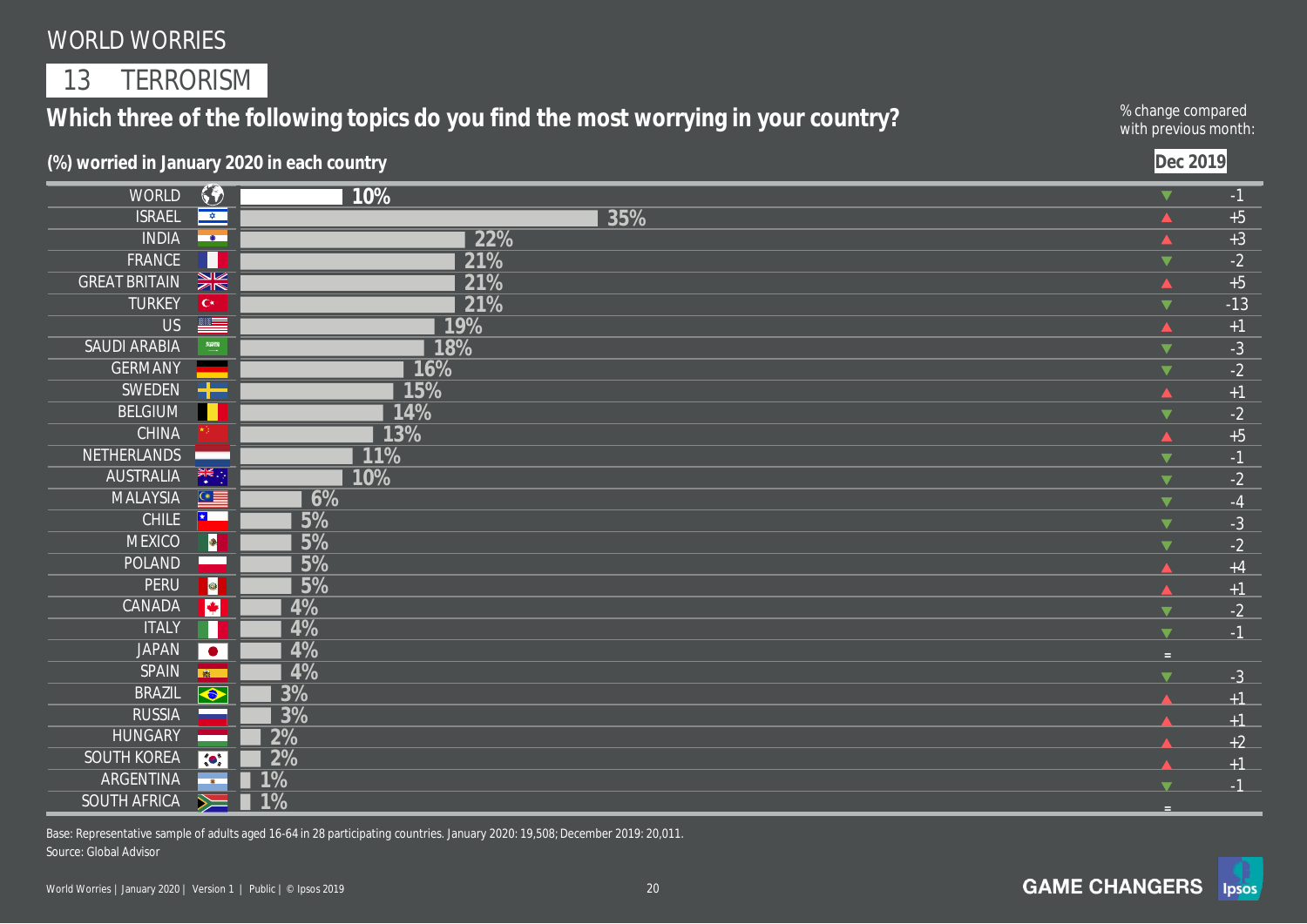14 | RISE OF EXTREMISM

## Which three of the following topics do you find the most worrying in your country?<br>with previous month

with previous month:

|                           |                                        | (%) worried in January 2020 in each country |                          | Dec 2019     |
|---------------------------|----------------------------------------|---------------------------------------------|--------------------------|--------------|
| WORLD                     | $\Diamond$                             | 9%                                          | $\equiv$                 |              |
| <b>MALAYSIA</b>           | $C =$                                  | 24%                                         | $\blacktriangle$         | $+7$         |
| <b>GERMANY</b>            |                                        | 21%                                         | $\equiv$                 |              |
| <b>GREAT BRITAIN</b>      | $rac{N}{N}$                            | 19%                                         | $\blacktriangle$         | $+5$         |
| SWEDEN                    | ÷                                      | 18%                                         | $\blacktriangledown$     | $-1$         |
| <b>BELGIUM</b>            |                                        | 17%                                         | $\blacktriangle$         | $+2$         |
| NETHERLANDS               |                                        | 16%                                         | $\blacktriangledown$     | $-5$         |
| FRANCE                    | Н                                      | 15%                                         | $\equiv$                 |              |
| US                        | <u>est</u>                             | 15%                                         | $\blacktriangle$         | $+3$         |
| <b>SOUTH KOREA</b>        | $\overline{\mathbf{C}^*_{\mathbf{C}}}$ | 14%                                         | $\blacktriangle$         | $+4$         |
| <b>SPAIN</b>              | $\frac{1}{2}$                          | 14%                                         | $\blacktriangledown$     | $-3$         |
| <b>INDIA</b>              | $\overline{\phantom{a}}$               | $\overline{12\%}$                           | $\blacktriangle$         | $+5$         |
| <b>ITALY</b>              | П                                      | 11%                                         | $\blacktriangle$         | $+1$         |
| <b>POLAND</b>             |                                        | 10%                                         | $\blacktriangledown$     | $-3$         |
| <b>ISRAEL</b>             | $\sqrt{2}$                             | 9%                                          | $\blacktriangle$         | $+2$         |
| <b>AUSTRALIA</b>          | 深刻                                     | 7%                                          | $\blacktriangledown$     | $\mathbf{E}$ |
| CANADA                    | Ł                                      | 7%                                          | $\blacktriangledown$     | $-1$         |
| <b>TURKEY</b>             | $\mathbf{C}^{\star}$                   | 7%                                          | $\blacktriangledown$     | $-1$         |
| <b>BRAZIL</b>             | $\overline{\bullet}$<br>$\star$        | 6%                                          | $\blacktriangledown$     | $-1$         |
| <b>CHILE</b>              |                                        | 6%                                          | $\blacktriangledown$     | $-1$         |
| <b>HUNGARY</b>            | $\sim$                                 | 4%                                          |                          | $+1$         |
| <b>JAPAN</b><br>ARGENTINA | $\bullet$                              | 4%                                          |                          | $+1$         |
| <b>MEXICO</b>             | $\overline{\phantom{a}}$               | 2%<br>2%                                    |                          | $-1$         |
| SAUDI ARABIA              | <b>I</b><br><u> 19319</u>              |                                             |                          |              |
| SOUTH AFRICA              | $\succ$                                | 2%<br>2%                                    | $\blacksquare$           | -3           |
| PERU                      | $\left  \mathbf{G} \right $            | $1\%$                                       | ▼                        | $-1$         |
| <b>RUSSIA</b>             |                                        | 1%                                          |                          | $-2$         |
|                           |                                        |                                             | $\overline{\phantom{a}}$ | $-1$         |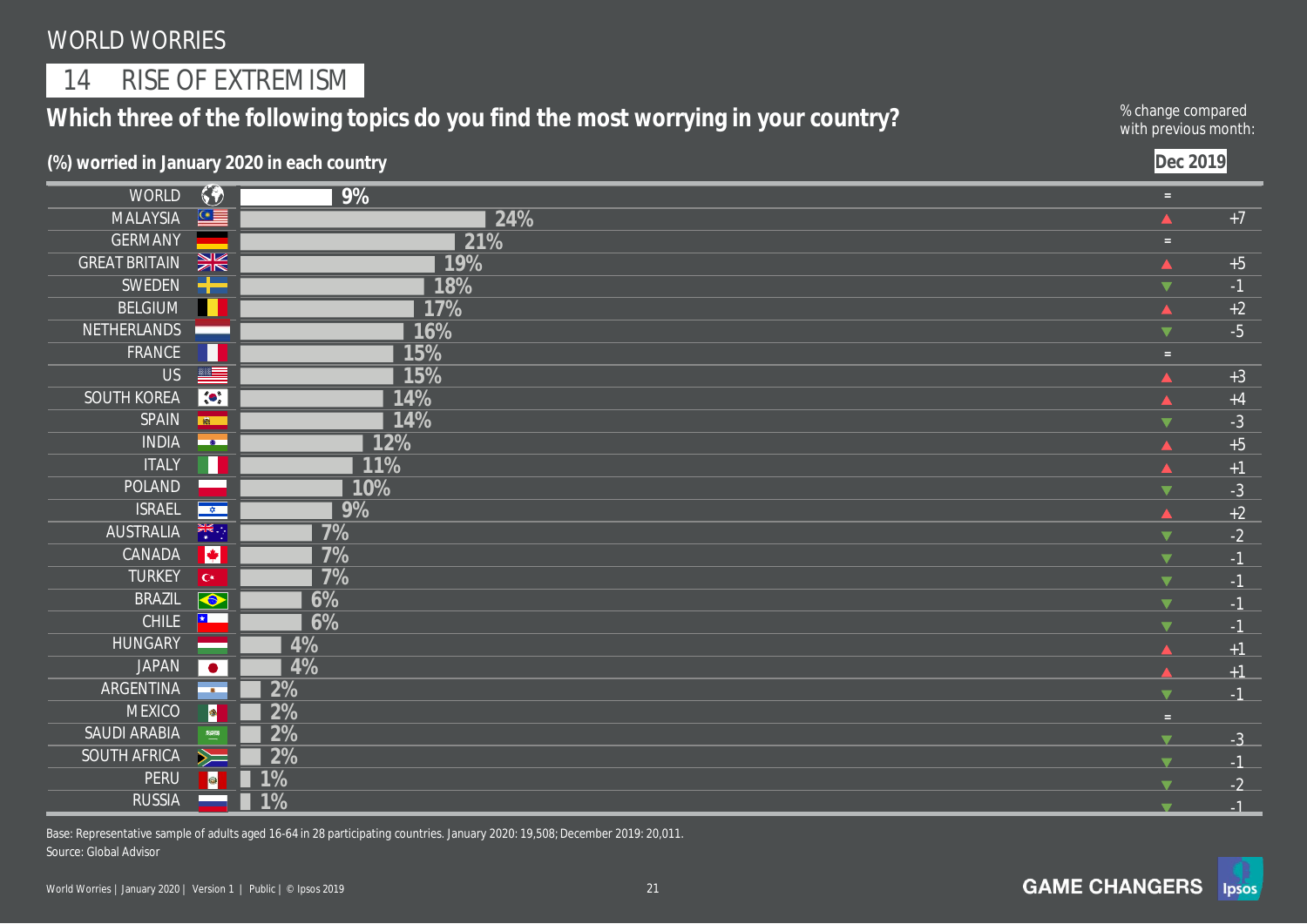## 15 | MAINTAINING SOCIAL PROGRAMMES

## Which three of the following topics do you find the most worrying in your country? <sup>% change compared</sup> with previous month

with previous month:

**(%) worried in January 2020 in each country Dec 2019**

| WORLD                | $\Theta$                                                                                | 9%               | $\equiv$ .           |           |
|----------------------|-----------------------------------------------------------------------------------------|------------------|----------------------|-----------|
| <b>JAPAN</b>         | $\bullet$                                                                               | 33%              | $\blacktriangle$     | $+4$      |
| SWEDEN               | $\div$                                                                                  | 28%              | ▲                    | $+2$      |
| <b>SOUTH KOREA</b>   | $\left  \cdot \right\rangle$                                                            | 19%              | $\blacksquare$       | $-4$      |
| <b>CHINA</b>         |                                                                                         | 17%              | ▼                    | $-7$      |
| <b>GREAT BRITAIN</b> | $\frac{N}{N}$                                                                           | 14%              | $=$                  |           |
| <b>POLAND</b>        |                                                                                         | 13%              | $\blacktriangledown$ | $-1$      |
| <b>SAUDI ARABIA</b>  | $\begin{array}{c} \begin{array}{c} \text{55899} \\ \text{2000} \end{array} \end{array}$ | 12%              | ▲                    | $+4$      |
| <b>NETHERLANDS</b>   | <b>Contract Contract</b>                                                                | 12%              | $\equiv$             |           |
| <b>SPAIN</b>         | <b>SOF</b>                                                                              | 12%              | $\blacktriangle$     | $+1$      |
| <b>AUSTRALIA</b>     | ▓                                                                                       | 9%               | $\blacktriangledown$ | $-1$      |
| <b>BELGIUM</b>       |                                                                                         | 9%               |                      | $+4$      |
| <b>RUSSIA</b>        |                                                                                         | 8%               |                      | $\bf{+1}$ |
| CANADA               | Ł                                                                                       | $\overline{7\%}$ | $=$                  |           |
| <b>GERMANY</b>       |                                                                                         | 6%               | $\equiv$ .           |           |
| US                   |                                                                                         | 6%               | $\blacktriangledown$ | $-1$      |
| <b>HUNGARY</b>       |                                                                                         | 5%               | $\equiv$             |           |
| <b>ISRAEL</b>        | $\frac{1}{2}$                                                                           | 5%               | ▼                    | $-1$      |
| <b>MEXICO</b>        | $\blacksquare$                                                                          | 5%               |                      | $-2$      |
| <b>ARGENTINA</b>     | $\overline{\phantom{a}}$                                                                | $4\%$            |                      | $+1$      |
| <b>ITALY</b>         |                                                                                         | 4%               |                      | $-2$      |
| <b>MALAYSIA</b>      | $\bullet \equiv$                                                                        | 4%               | $\equiv$             |           |
| <b>BRAZIL</b>        | $\blacklozenge$                                                                         | 3%               | $=$                  |           |
| <b>CHILE</b>         | $\star$ .                                                                               | 3%               |                      | $-2$      |
| FRANCE               |                                                                                         | 3%               |                      | $-2$      |
| <b>INDIA</b>         | $\overline{\bullet}$                                                                    | 3%               |                      | $-2$      |
| <b>SOUTH AFRICA</b>  | $\succ$                                                                                 | 2%               |                      | $+1$      |
| PERU                 | 6                                                                                       | $1\%$            |                      | $-1$      |
| TURKEY               | $\mathbf{C}^{\star}$                                                                    | 1%               |                      |           |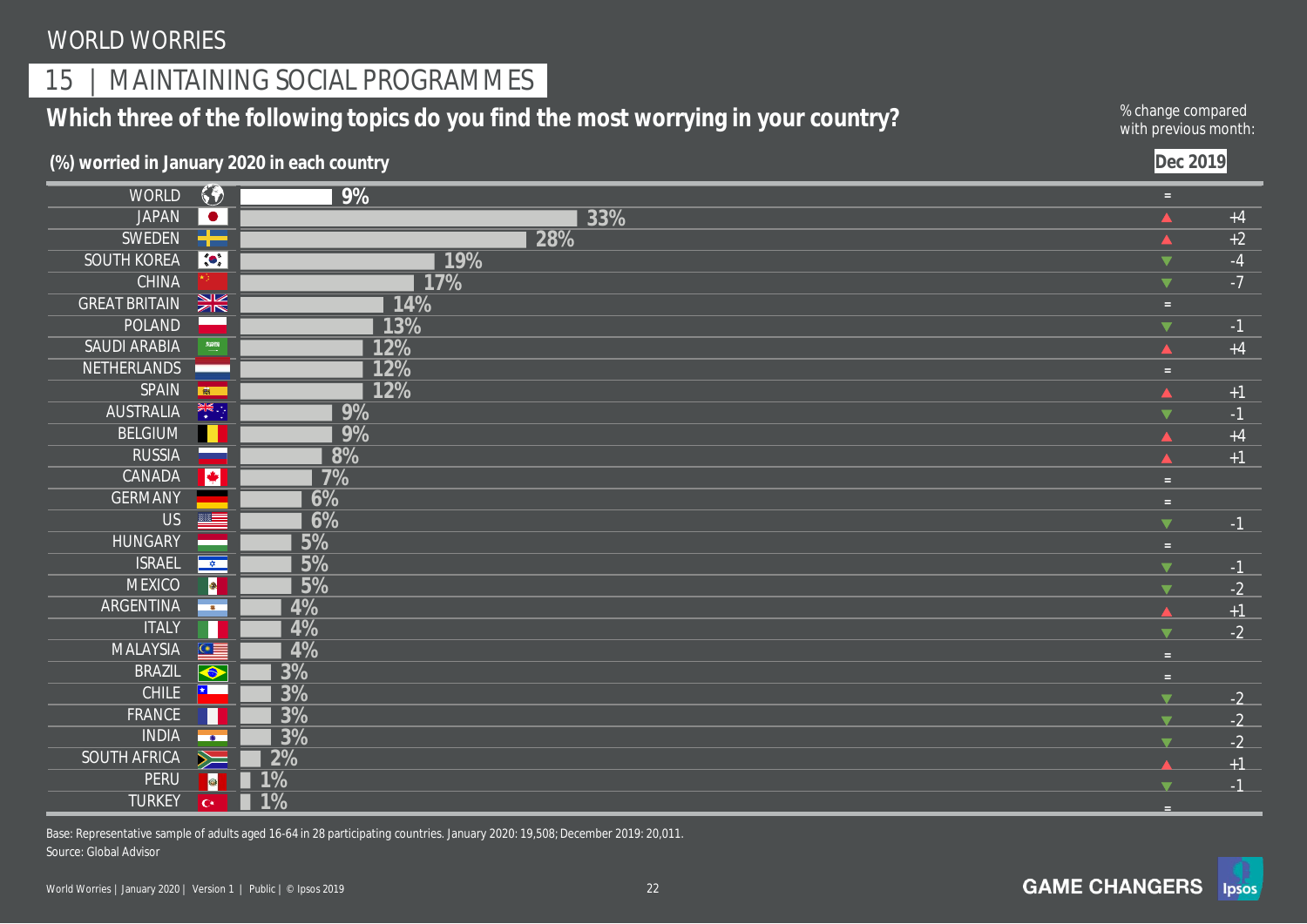### 16 | CHILDHOOD OBESITY

## Which three of the following topics do you find the most worrying in your country?<br>with previous month

with previous month:

|                            | (%) worried in January 2020 in each country |                      | Dec 2019 |
|----------------------------|---------------------------------------------|----------------------|----------|
| <b>WORLD</b>               | $\bigodot$<br>3%                            | $\equiv$             |          |
| <b>POLAND</b>              | 12%                                         | $\blacktriangle$     | $+7$     |
| <b>SAUDI ARABIA</b>        | $\frac{12889}{2}$<br>11%                    | $=$                  |          |
| <b>CHINA</b>               | 7%                                          | $\blacktriangledown$ | $-1$     |
| <b>MEXICO</b>              | <b>P</b><br>7%                              | $\blacktriangle$ .   | $+3$     |
| <b>AUSTRALIA</b>           | ▓<br>6%                                     | $\blacktriangle$     | $+1$     |
| <b>INDIA</b>               | 5%<br>$\circ$                               | $\blacktriangledown$ | $-1$     |
| <b>NETHERLANDS</b>         | 5%                                          | $\blacktriangle$     | $+1$     |
| <b>GERMANY</b>             | $4\%$                                       | $\equiv$             |          |
| <b>MALAYSIA</b>            | $\bullet \equiv$<br>4%                      | $\equiv$             |          |
| PERU                       | G<br>4%                                     | $\blacktriangle$     | $+1$     |
| <b>GREAT BRITAIN</b>       | $rac{N}{N}$<br>3%                           | $\blacktriangle$ .   | $+1$     |
| <b>SWEDEN</b>              | 3%                                          | $\equiv$             |          |
| <b>US</b>                  | 3%                                          | $\equiv$             |          |
| <b>BELGIUM</b>             | 2%                                          | $\equiv$             |          |
| <b>BRAZIL</b>              | 2%<br>$\bullet$                             | $\blacktriangle$ .   | $+1$     |
| CANADA                     | 2%<br>$\blacktriangleright$                 | $\blacktriangledown$ | $-1$     |
| <b>ISRAEL</b>              | 2%<br>$\frac{1}{2}$                         | ▼                    | $-1$     |
| <b>RUSSIA</b>              | 2%                                          |                      | $+2$     |
| <b>SOUTH AFRICA</b>        | 2%<br>$\sum$                                |                      | $+1$     |
| SPAIN                      | 2%<br>藤                                     |                      | $+1$     |
| <b>TURKEY</b><br>ARGENTINA | 2%<br>$\mathbf{C}^{\star}$                  |                      |          |
| <b>CHILE</b>               | $1\%$<br>$\rightarrow$<br>$\mathbf{X}$      |                      |          |
| FRANCE                     | 1%<br>1%                                    | $=$                  |          |
| <b>HUNGARY</b>             | $\frac{1}{6}$                               | $\equiv$             |          |
| <b>JAPAN</b>               | 1%<br>$\bullet$                             | $\blacktriangledown$ | $-1$     |
| SOUTH KOREA                | 1%                                          |                      |          |
| <b>ITALY</b>               | $\sqrt{\frac{1}{2}}$                        |                      | $+1$     |
|                            |                                             | $\blacksquare$       | $-1$     |

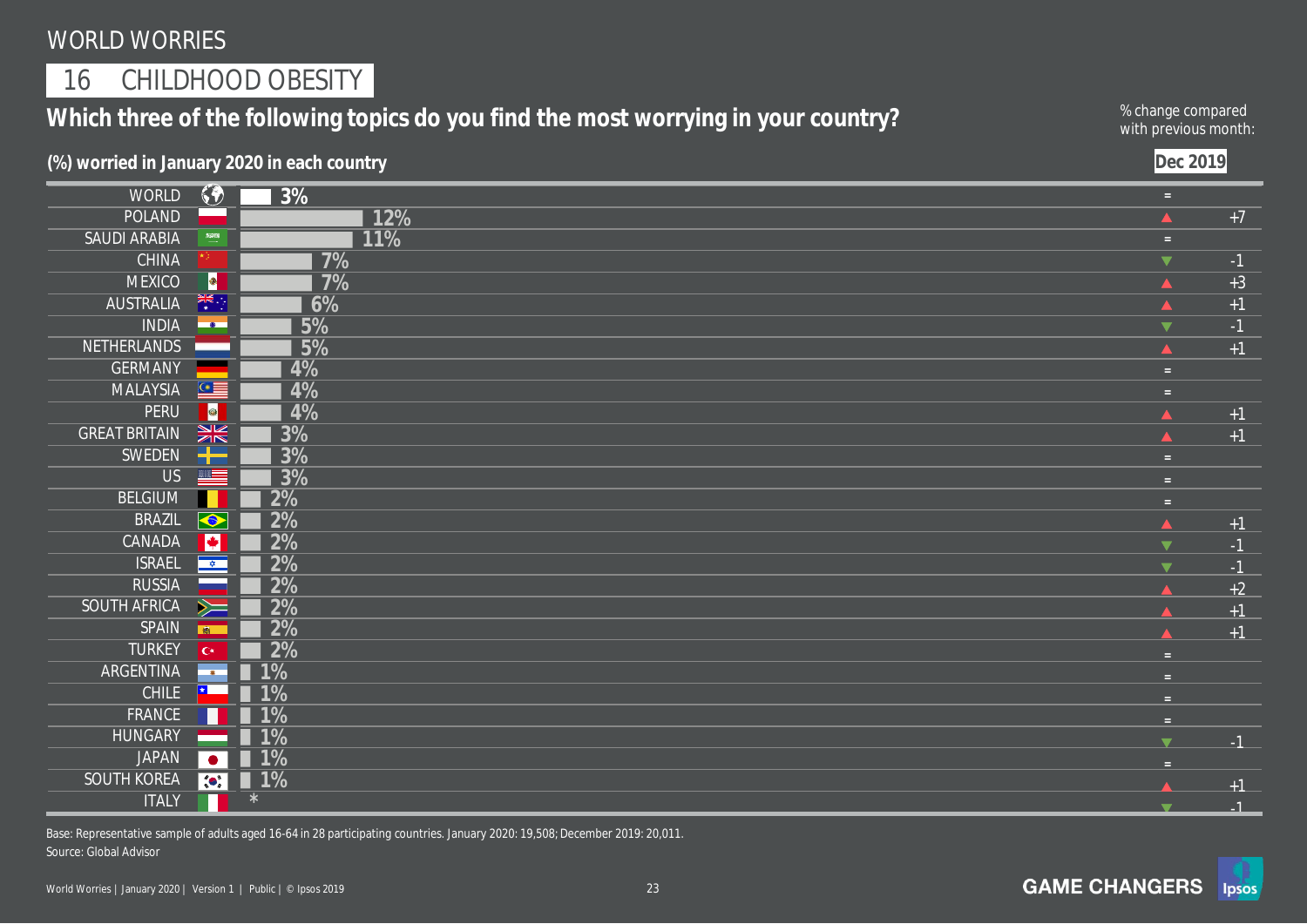## 17 | ACCESS TO CREDIT

## Which three of the following topics do you find the most worrying in your country? <sup>% change compared</sup> with previous month

with previous month:

| (%) worried in January 2020 in each country |                                                                                                                                                                                                                                                                                                                                                                                 |                  | Dec 2019             |      |
|---------------------------------------------|---------------------------------------------------------------------------------------------------------------------------------------------------------------------------------------------------------------------------------------------------------------------------------------------------------------------------------------------------------------------------------|------------------|----------------------|------|
| <b>WORLD</b>                                | $\bigodot$                                                                                                                                                                                                                                                                                                                                                                      | $2\%$            | $\equiv$             |      |
| <b>CHINA</b>                                |                                                                                                                                                                                                                                                                                                                                                                                 | 10%              | $\blacktriangle$     | $+3$ |
| <b>HUNGARY</b>                              | <b>Contract</b>                                                                                                                                                                                                                                                                                                                                                                 | 4%               | $\blacktriangle$     | $+2$ |
| <b>POLAND</b>                               |                                                                                                                                                                                                                                                                                                                                                                                 | 4%               | $\blacktriangle$     | $+2$ |
| <b>RUSSIA</b>                               |                                                                                                                                                                                                                                                                                                                                                                                 | 4%               | $\blacktriangledown$ | $-1$ |
| ARGENTINA                                   | $\sim$                                                                                                                                                                                                                                                                                                                                                                          | 3%               | $\blacktriangle$     | $+2$ |
| <b>AUSTRALIA</b>                            | ▓                                                                                                                                                                                                                                                                                                                                                                               | 3%               | $\blacktriangle$     | $+1$ |
| CANADA                                      | Ł                                                                                                                                                                                                                                                                                                                                                                               | 3%               | $\blacktriangle$     | $+1$ |
| <b>ITALY</b>                                |                                                                                                                                                                                                                                                                                                                                                                                 | 3%               | $\blacktriangle$     | $+1$ |
| <b>BELGIUM</b>                              |                                                                                                                                                                                                                                                                                                                                                                                 | 2%               | $\blacktriangledown$ | $-1$ |
| <b>BRAZIL</b>                               | $\blacklozenge$                                                                                                                                                                                                                                                                                                                                                                 | 2%               | $\blacktriangle$     | $+1$ |
| <b>ISRAEL</b>                               | $\frac{1}{2}$                                                                                                                                                                                                                                                                                                                                                                   | 2%               | $\equiv$             |      |
| <b>JAPAN</b>                                | $\bullet$                                                                                                                                                                                                                                                                                                                                                                       | 2%               | $\equiv$             |      |
| <b>MALAYSIA</b>                             | $\bullet$                                                                                                                                                                                                                                                                                                                                                                       | 2%               | $\equiv$             |      |
| <b>SAUDI ARABIA</b>                         | $\begin{array}{c} 5339 \\[-4pt] \rule{0pt}{12pt} \rule{0pt}{2.5pt} \rule{0pt}{2.5pt} \rule{0pt}{2.5pt} \rule{0pt}{2.5pt} \rule{0pt}{2.5pt} \rule{0pt}{2.5pt} \rule{0pt}{2.5pt} \rule{0pt}{2.5pt} \rule{0pt}{2.5pt} \rule{0pt}{2.5pt} \rule{0pt}{2.5pt} \rule{0pt}{2.5pt} \rule{0pt}{2.5pt} \rule{0pt}{2.5pt} \rule{0pt}{2.5pt} \rule{0pt}{2.5pt} \rule{0pt}{2.5pt} \rule{0pt}{$ | 2%               | $\blacktriangledown$ | $-5$ |
| <b>NETHERLANDS</b>                          |                                                                                                                                                                                                                                                                                                                                                                                 | 2%               | $\blacktriangle$     | $+1$ |
| <b>SOUTH AFRICA</b>                         | $\sum$                                                                                                                                                                                                                                                                                                                                                                          | 2%               | $\blacktriangle$     | $+1$ |
| SOUTH KOREA                                 | $\sqrt[3]{\bullet^n}$                                                                                                                                                                                                                                                                                                                                                           | 2%               | $\blacktriangledown$ | $-1$ |
| <b>SWEDEN</b>                               | Æ<br>$\star$                                                                                                                                                                                                                                                                                                                                                                    | 2%               | $\blacktriangle$     | $+1$ |
| <b>CHILE</b>                                |                                                                                                                                                                                                                                                                                                                                                                                 | $\overline{1\%}$ | $\equiv$             |      |
| FRANCE                                      |                                                                                                                                                                                                                                                                                                                                                                                 | $1\%$            |                      |      |
| <b>GERMANY</b>                              |                                                                                                                                                                                                                                                                                                                                                                                 | $1\%$            | $\blacktriangledown$ | $-1$ |
| <b>GREAT BRITAIN</b><br><b>INDIA</b>        | $\frac{N}{N}$                                                                                                                                                                                                                                                                                                                                                                   | 1%               | $\equiv$             |      |
| PERU                                        | $\overline{\phantom{a}}$                                                                                                                                                                                                                                                                                                                                                        | 1%               | $\blacktriangledown$ | $-2$ |
| <b>SPAIN</b>                                | G                                                                                                                                                                                                                                                                                                                                                                               | 1%<br>$1\%$      | $\blacktriangledown$ | $-1$ |
| <b>TURKEY</b>                               | <b>Basic</b><br>$\mathbf{C}^{\star}$                                                                                                                                                                                                                                                                                                                                            | 1%               | $\blacktriangledown$ | $-1$ |
| <b>US</b>                                   | $\frac{1}{2}$                                                                                                                                                                                                                                                                                                                                                                   | 1%               | $\blacktriangledown$ | $-1$ |
| <b>MEXICO</b>                               | ш<br><b>I</b>                                                                                                                                                                                                                                                                                                                                                                   |                  |                      |      |
|                                             |                                                                                                                                                                                                                                                                                                                                                                                 |                  | $\mathbf{v}$         | $-1$ |

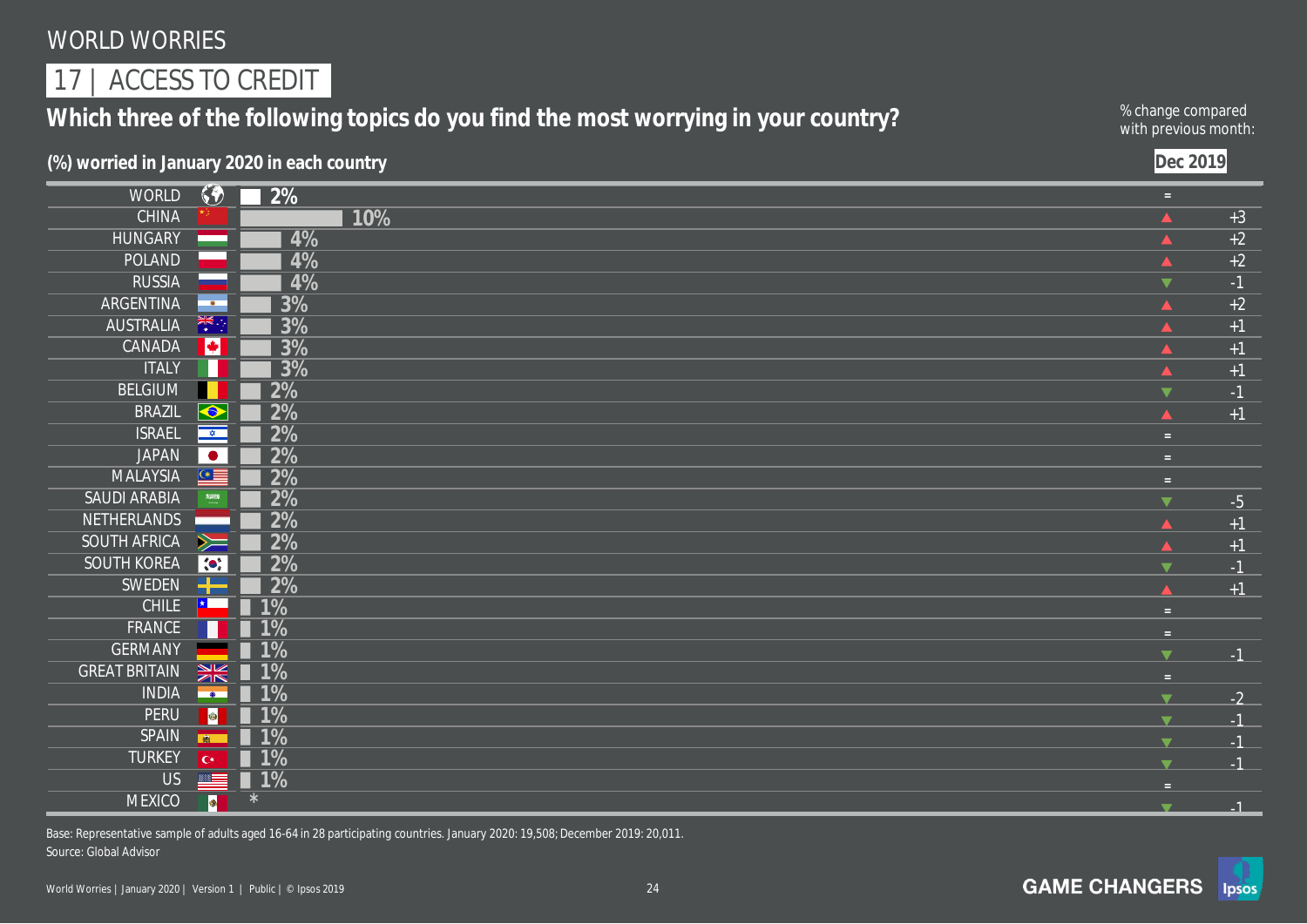

World Worries | January 2020 | Version 1 | Public | © Ipsos 2019 25

# METHODOLOGY

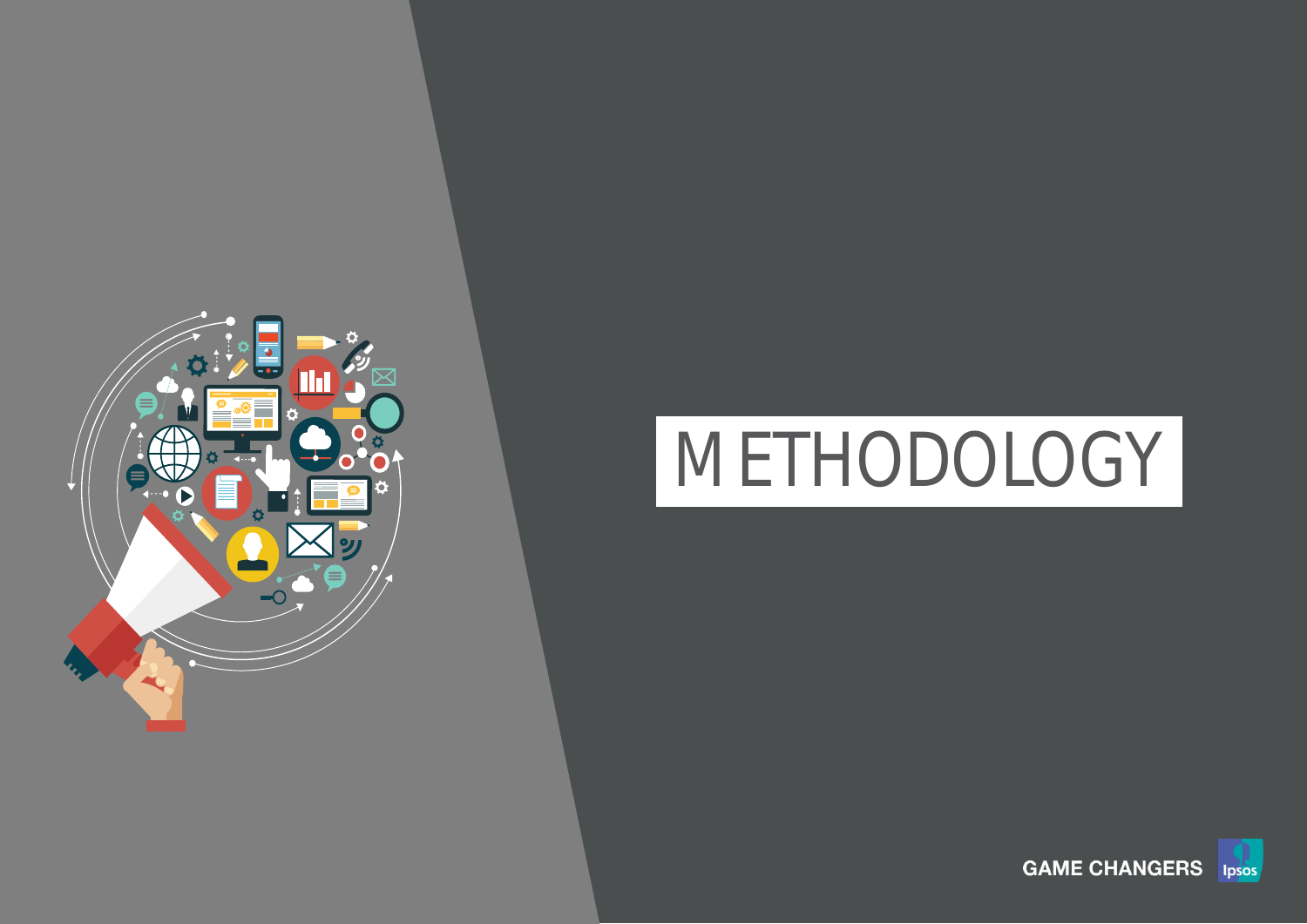# METHODOLOGY

The survey is conducted monthly in 28 countries around the world via the Ipsos Online Panel system. The countries included are Argentina, Australia, Belgium, Brazil, Canada, Chile, China, France, Great Britain, Germany, Hungary, India, Israel, Italy, Japan, Malaysia, Mexico, Peru, Poland, Russia, Saudi Arabia, Serbia, South Africa, South Korea, Spain, Sweden, Turkey and the United States of America.

For the results of the survey presented herein, an international sample of 19,508 adults aged 18-74 in the US, South Africa, Turkey, Israel and Canada, and age 16-74 in all other countries, were interviewed between December 20th 2019 and January 3rd 2020. Approximately 1000+ individuals participated on a country by country basis via the Ipsos Online Panel.

The precision of Ipsos online polls are calculated using a credibility interval with a poll of 1,000 accurate to +/- 3.1 percentage points and of 500 accurate to +/- 4.5 percentage points. For more information on the Ipsos use of credibility intervals, please visit the Ipsos website.

Weighting has been employed to balance demographics and ensure that the sample's composition reflects that of the adult population according to the most recent country census data.

A survey with an unweighted probability sample of this size would have an estimated margin of error of +/- 3.1 percentage points for a sample of 1,000 and an estimated margin of error of +/- 4.5 percentage points for a 500 sample 19 times out of 20.

In 17 of the 28 countries surveyed internet penetration is sufficiently high to think of the samples as representative of the wider population within the age ranges covered: Argentina, Australia, Belgium, Canada, France, Germany, Hungary, Israel, Italy, Japan, Poland, Serbia, South Korea, Spain, Sweden, Great Britain and United States.

Brazil, Chile, China, India, Malaysia, Mexico, Russia, Peru, Saudi Arabia, South Africa and Turkey have lower levels of internet penetration and so these samples should not be considered nationally representative, and instead be considered to represent a more affluent, connected population. These are still a vital social group to understand in these countries, representing an important and emerging middle class.